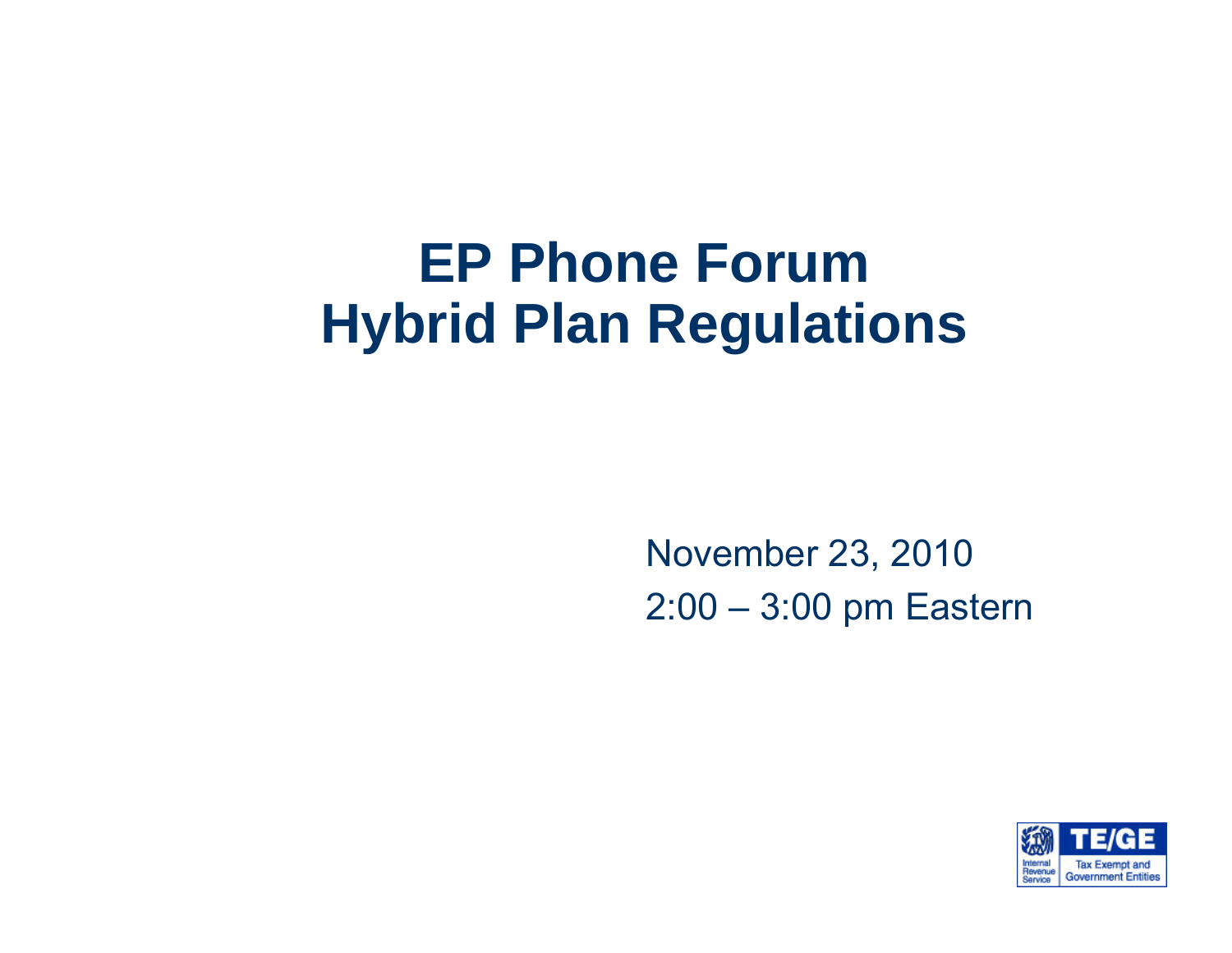## **Final Regulations**

- $\bullet\,$  In general, the final regulations:
	- incorporate the transitional guidance in Notice 2007-6 and the 2007 proposed regulations, and
	- provide guidance on Code §§411(a)(13) and  $(b)(5)$

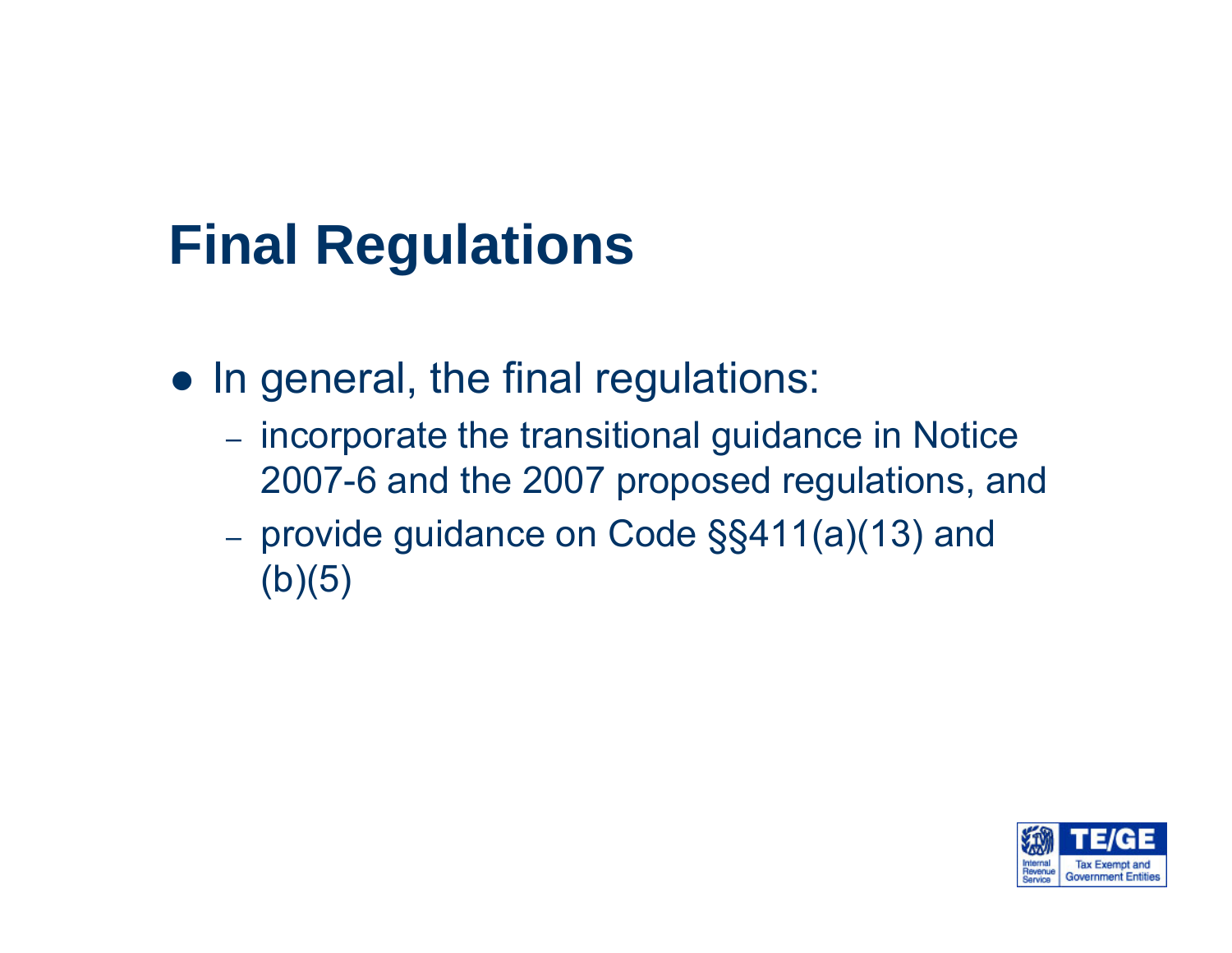# **Definitions**

- $\bullet$  *Accumulated benefit* - a participant's benefit accrued to date under a plan.
- $\bullet$  *Lump sum-based benefit formula -* a benefit formula under which all or some of the accumulated benefit under a defined benefit plan is expressed as the current balance of a hypothetical account or as the current value of the accumulated percentage of the participant's final average compensation.

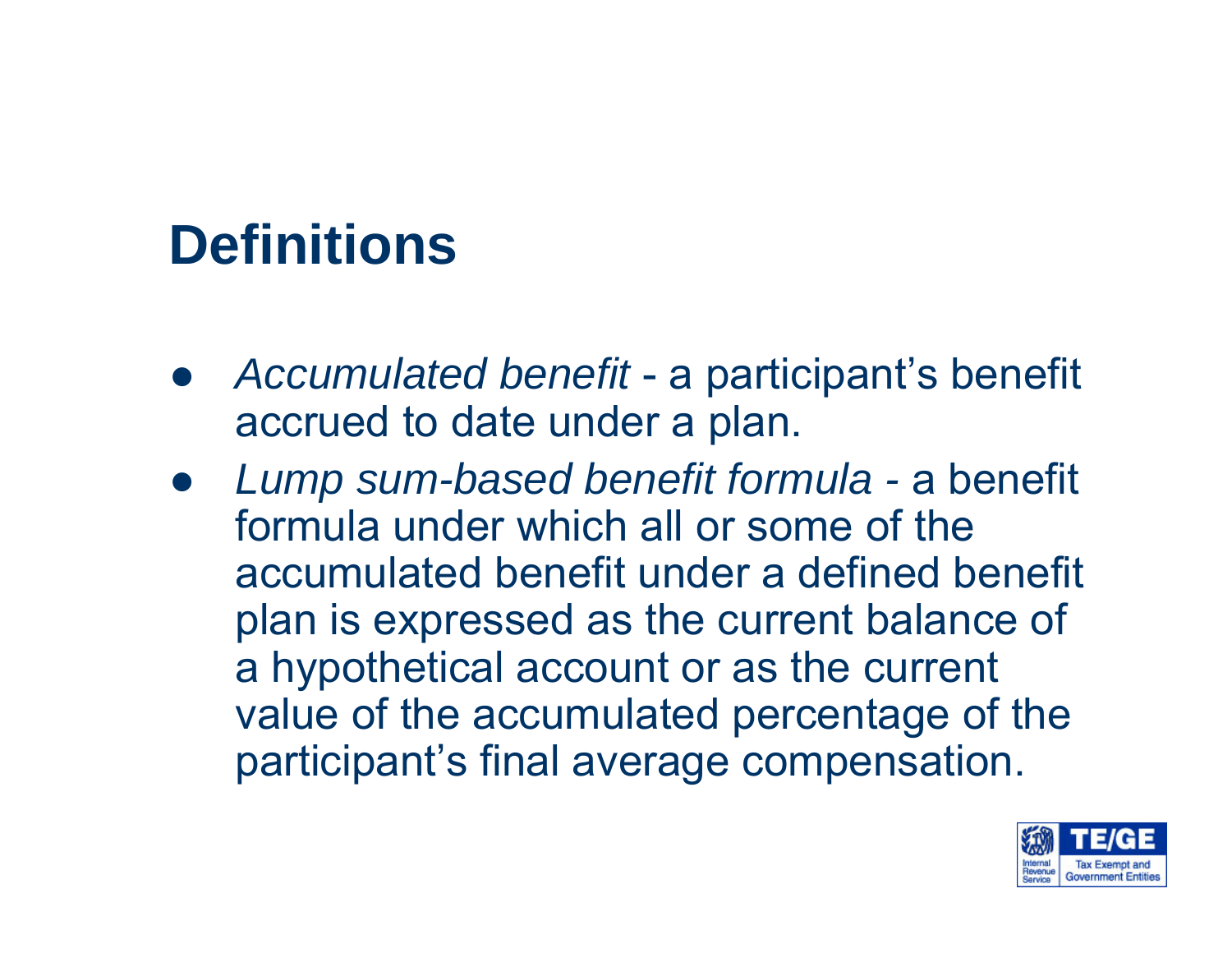# **Definitions – Cont.**

- $\bullet$  *Statutory hybrid benefit formula* - a benefit formula that is either a lump sum-based benefit formula or a formula that has an effect similar to a lump sum-based benefit formula.
- $\bullet$  *Statutory hybrid plan* - a plan that contains a statutory hybrid benefit formula.

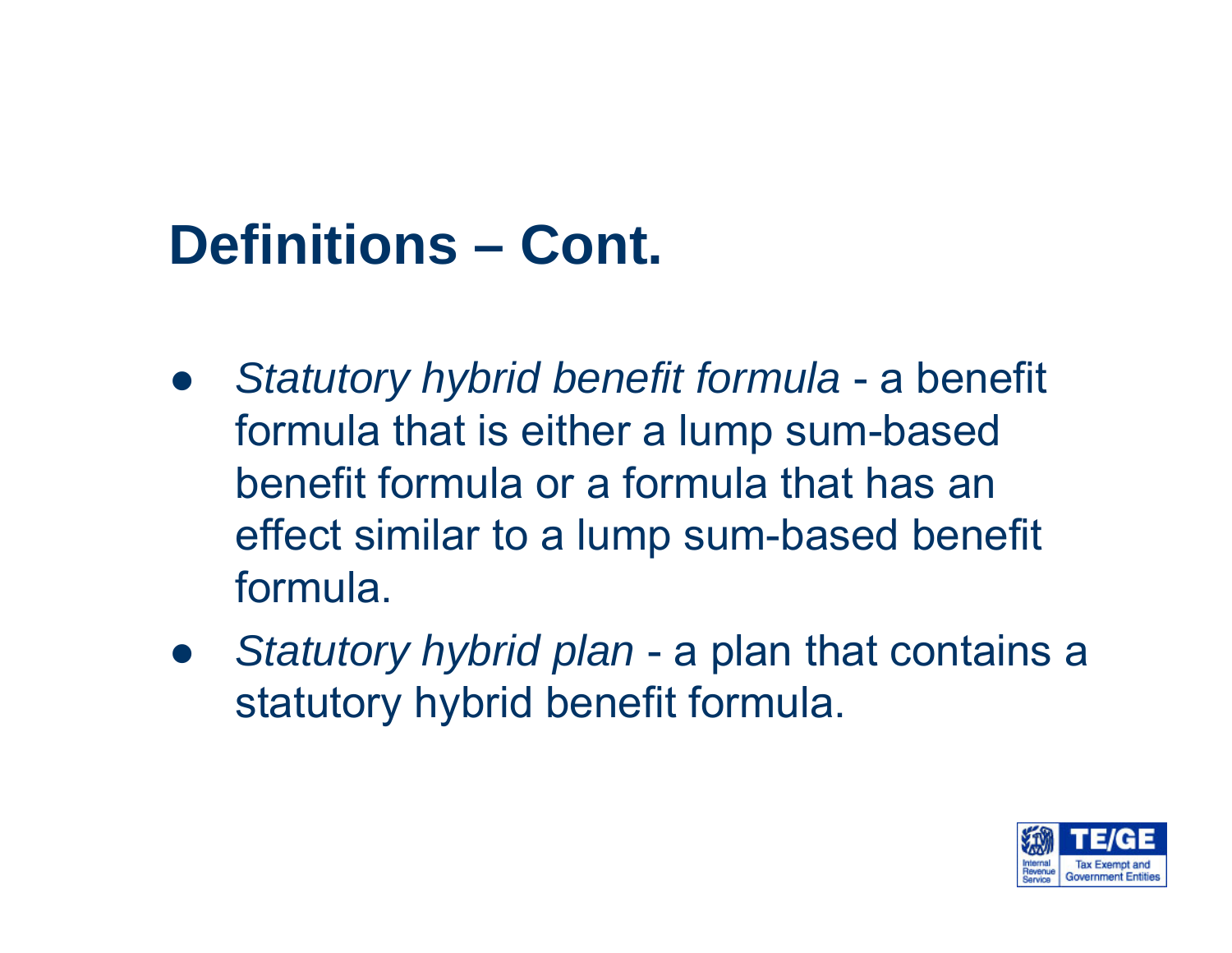## **Definitions – Cont.**

- **•** *Effect similar to a benefit formula has an* effect similar to a lump sum-based benefit formula if:
	- the formula providing a participant's accumulated benefit at NRA includes adjustments for a future period; and
	- the total dollar amount of the adjustments is reasonably expected to be smaller for the participant, when compared to a similarly situated, younger individual who is or could be a participant in the plan.

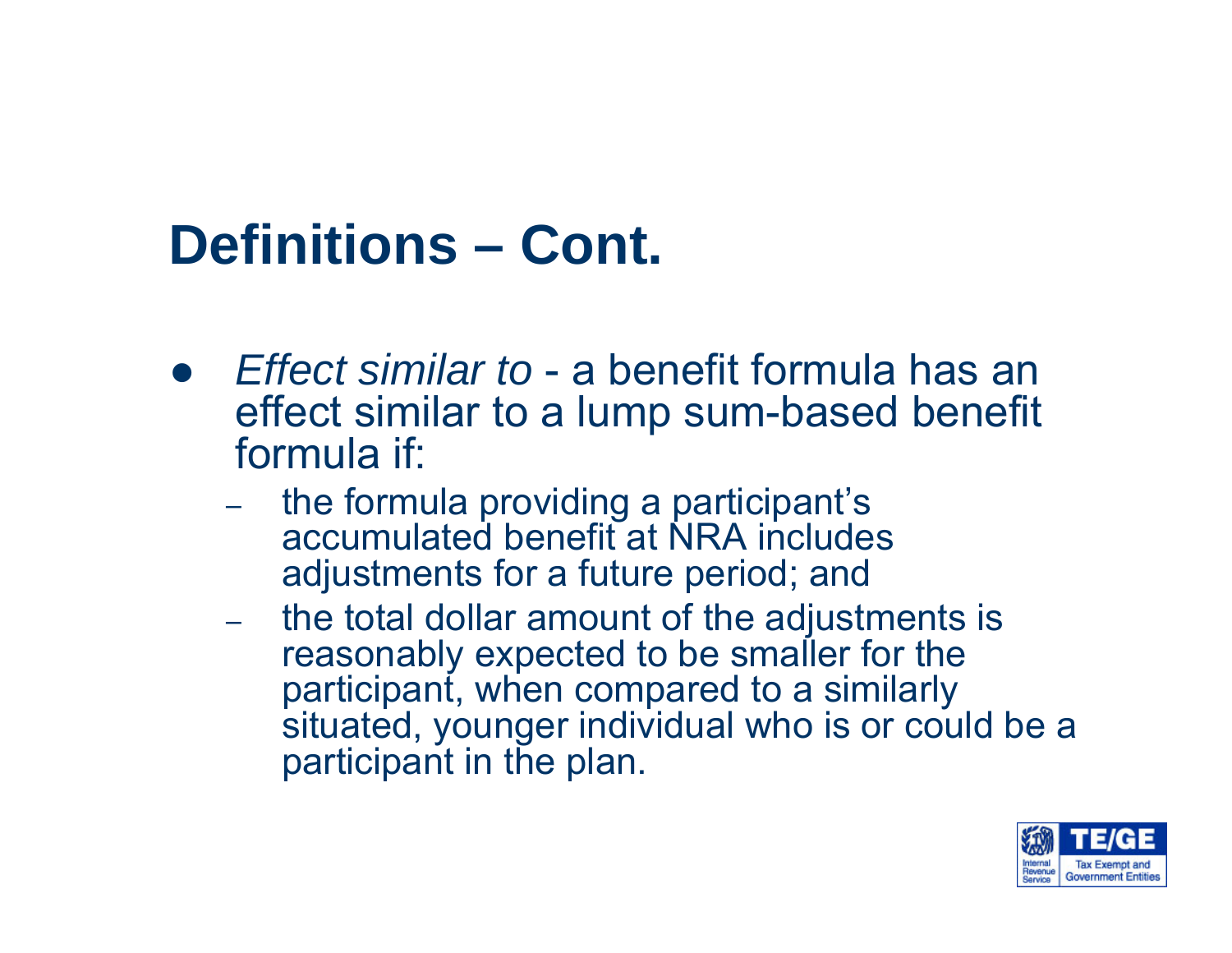# **Definitions – Cont.**

- $\bullet$  *Hypothetical account* a benefit is expressed as a hypothetical account if it is expressed as a current single-sum dollar amount, whether or not the participant has the right to future interest credits.
- $\bullet$  These definitions apply to regulations under Code §§411(a)(13) and (b)(5).

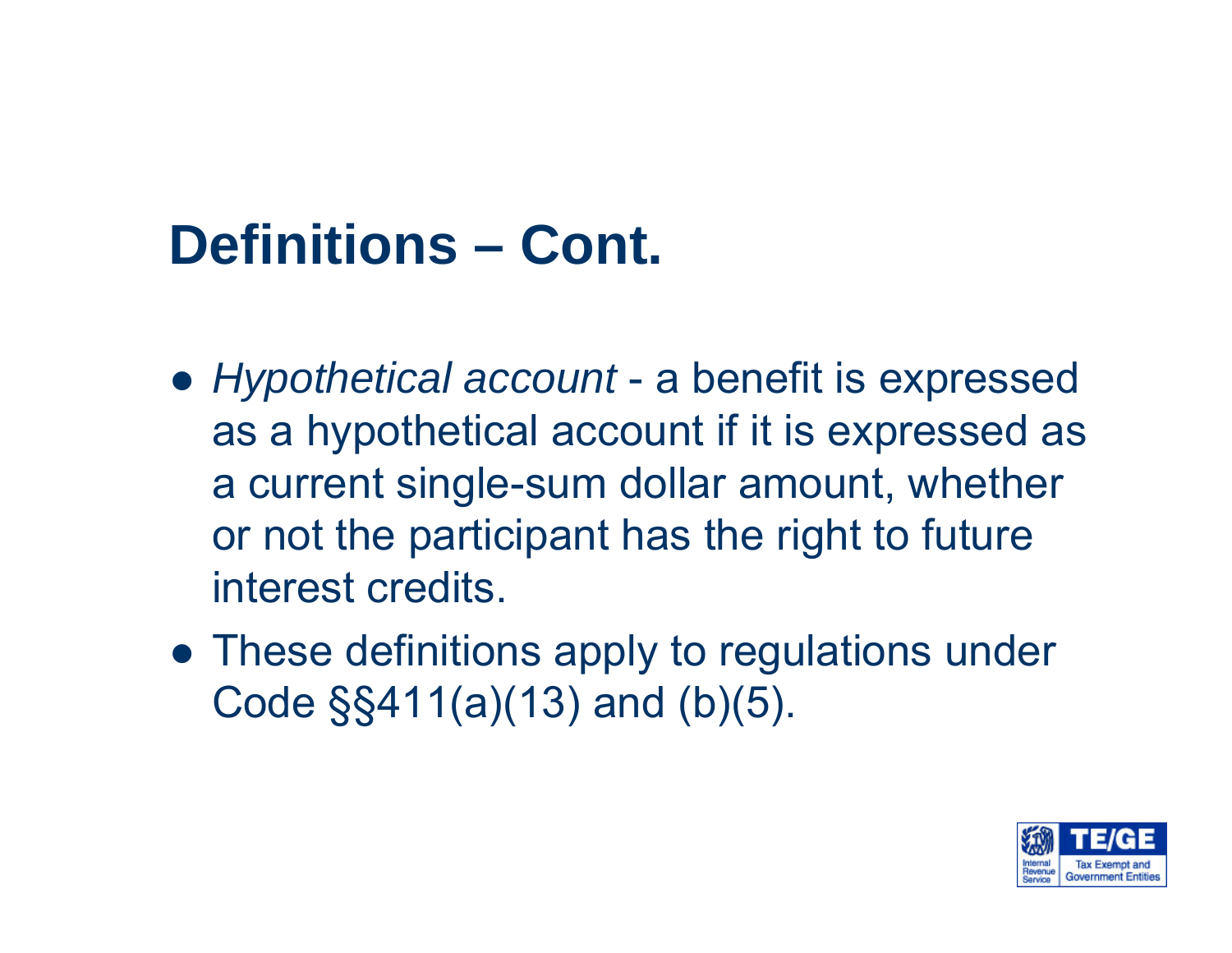# **Pension Equity Plans**

 $\bullet$  A PEP formula that provides for interest credits after PEP accruals cease must follow the market rate of return rules to calculate interest credits because a lump sum-based benefit formula that provides interest credits is subject to the market rate of return rules.

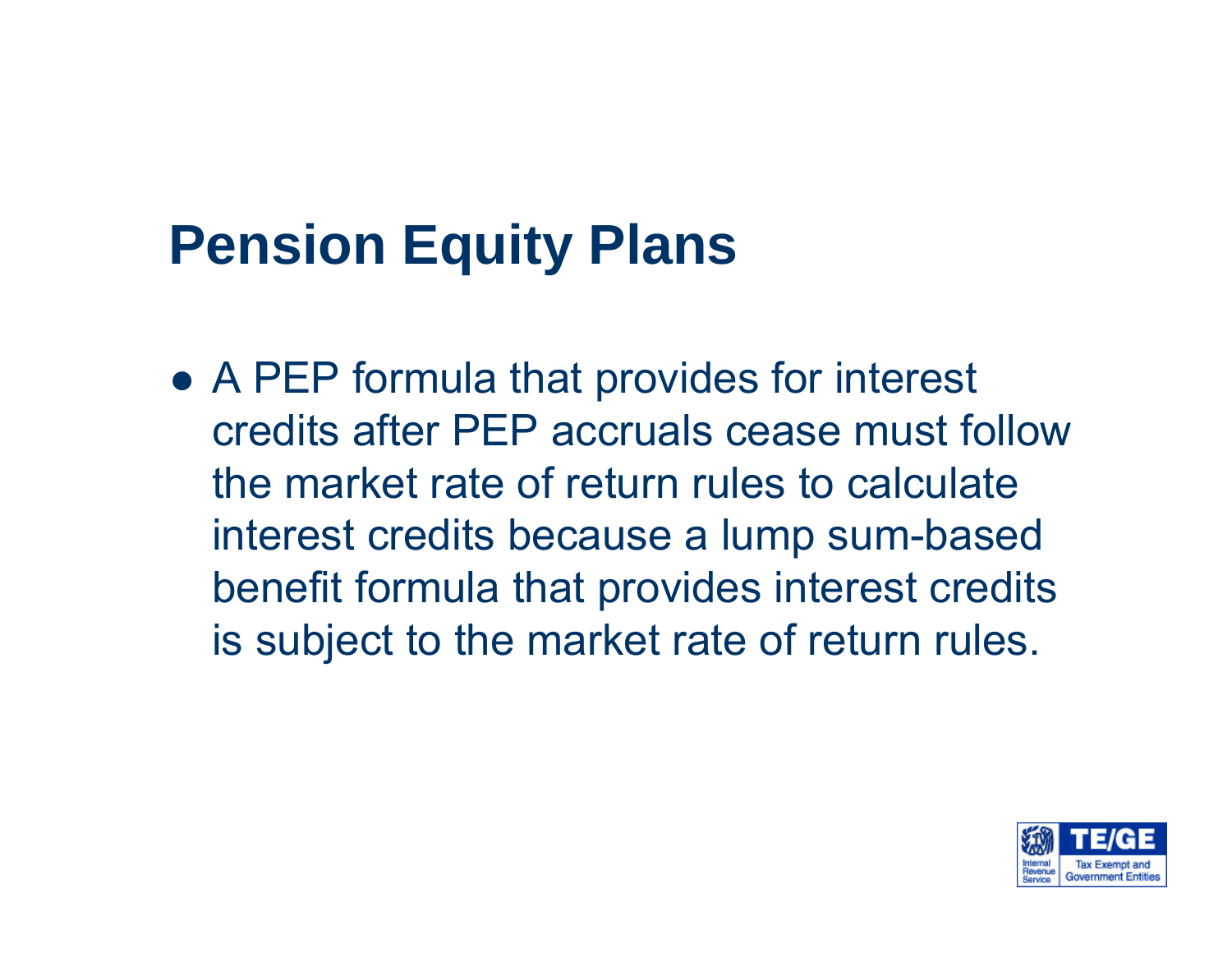## **After-tax & Employee Contributions**

 $\bullet$  The benefit properly attributable to after-tax employee contributions, rollover contributions and other similar employee contributions is disregarded in determining if a benefit formula is a lump sum-based benefit formula.

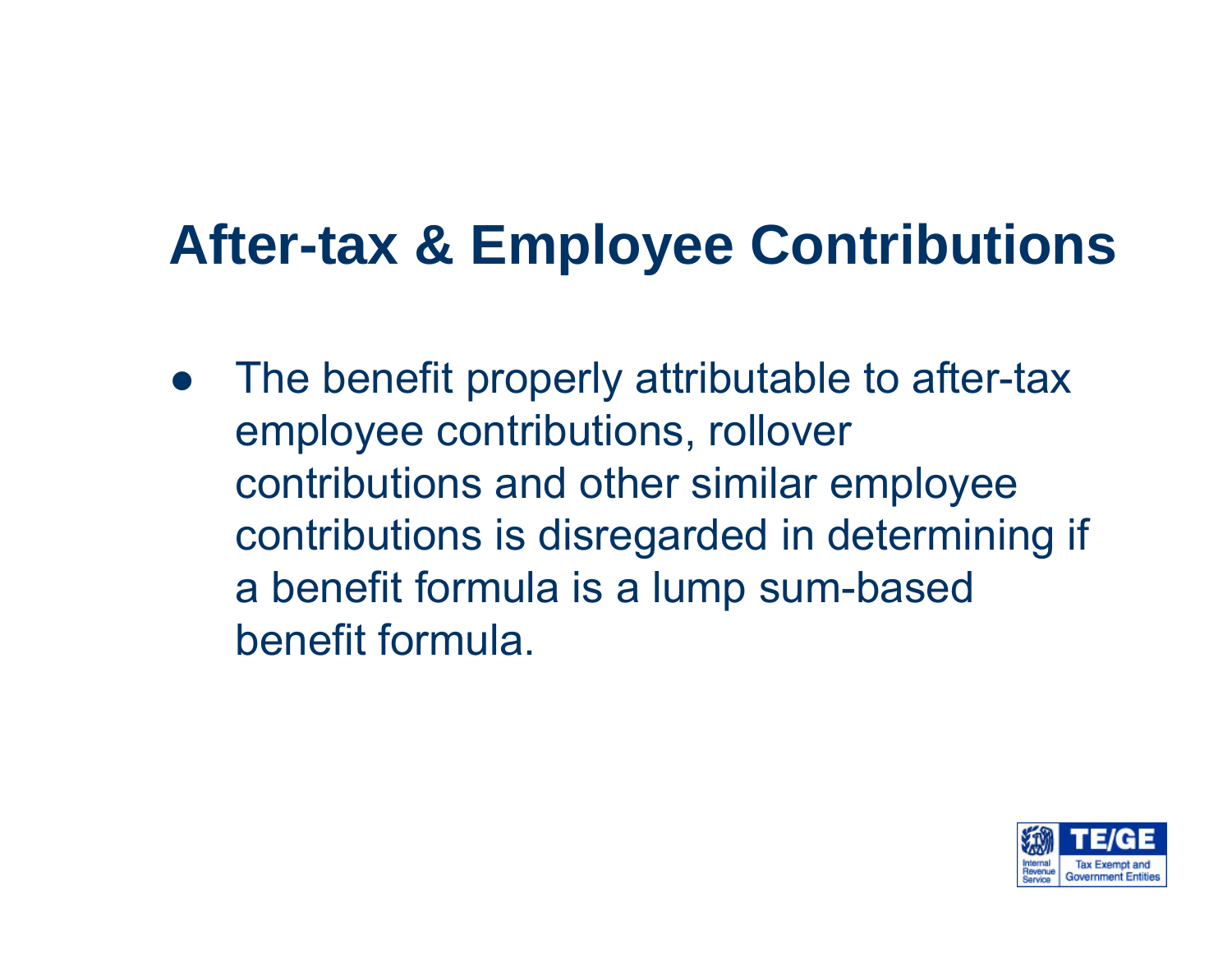# **Benefit Indexing**

 $\bullet$  When determining whether a benefit formula has an effect similar to a lump sumbased benefit formula certain indexing to adjust benefits after the annuity starting date (for example, cost-of-living increases) is disregarded.

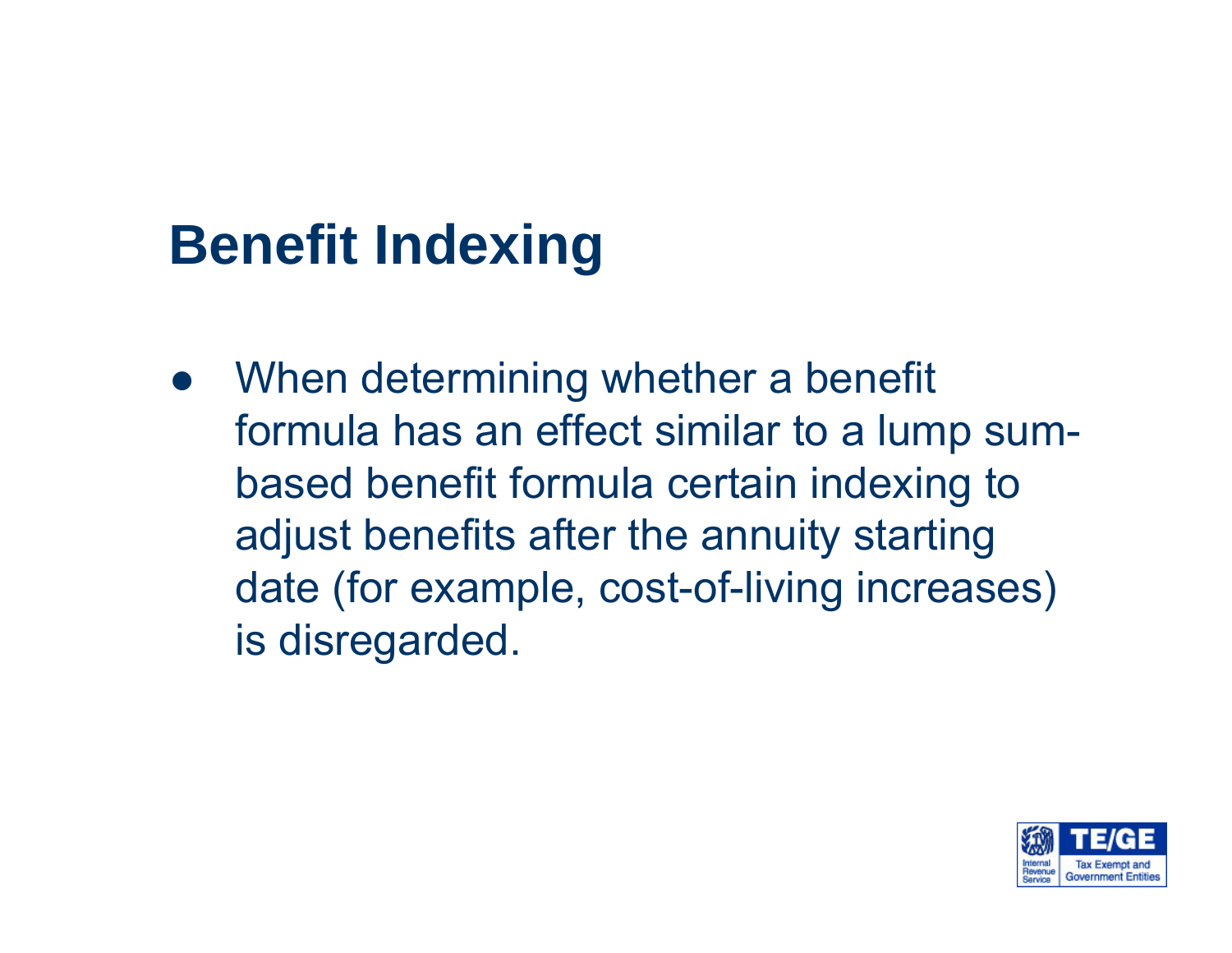# **Variable Annuity**

 $\bullet$  Adjustments under a variable annuity do not have an effect similar to a lump sum-based benefit formula if the assumed interest rate used to determine the adjustments is 5% or higher.

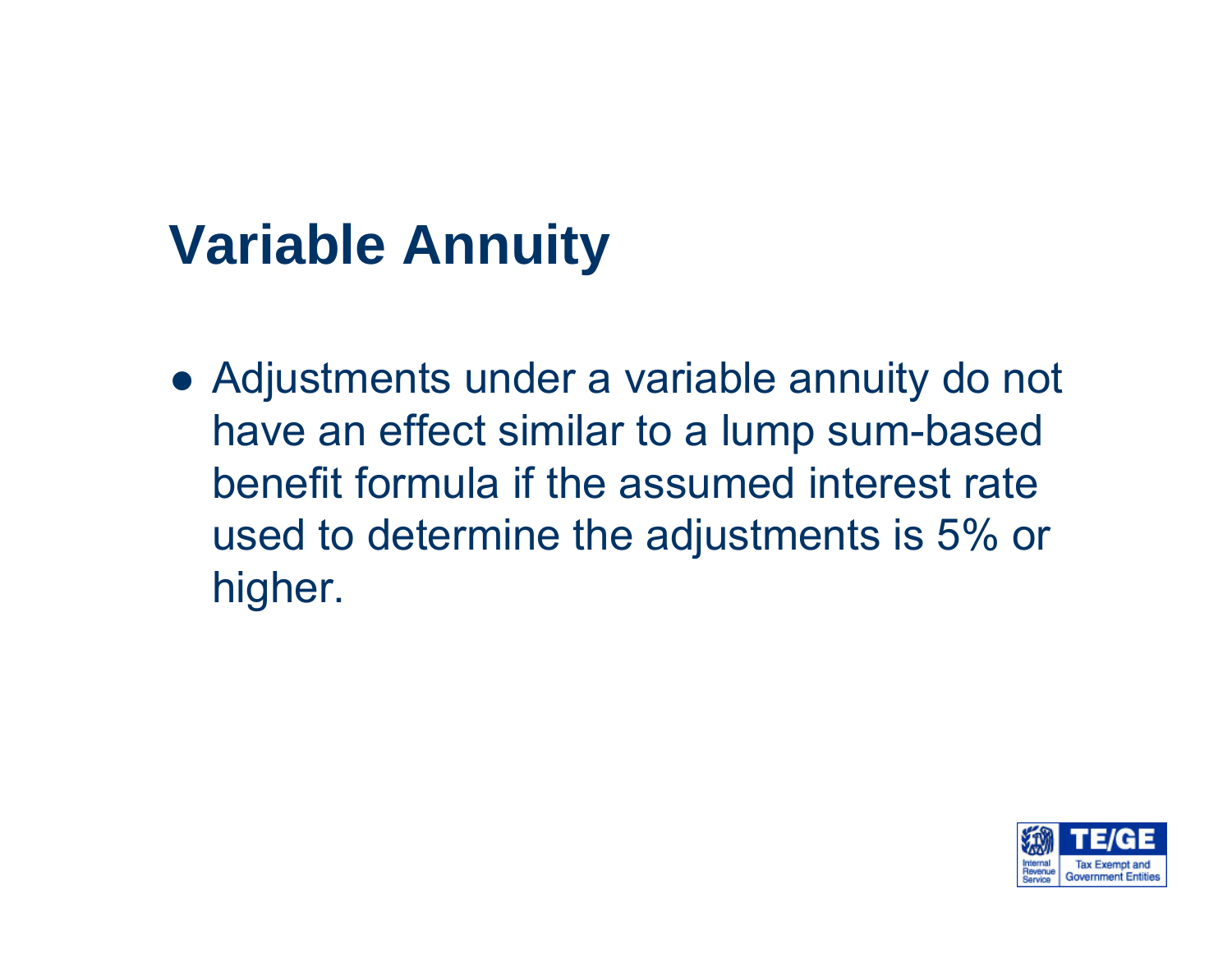# **Rules under 411(a)(13)(A)**

 $\bullet$  A statutory hybrid plan will not be treated as failing the requirements of §411(a)(2), §411(a)(11), §411(c), or §417(e) merely because it provides that the present value of benefits determined under a lump sumbased benefit formula is equal to the thencurrent balance of the hypothetical account maintained or the then-current value of the accumulated percentage of final average compensation under that formula the plan.

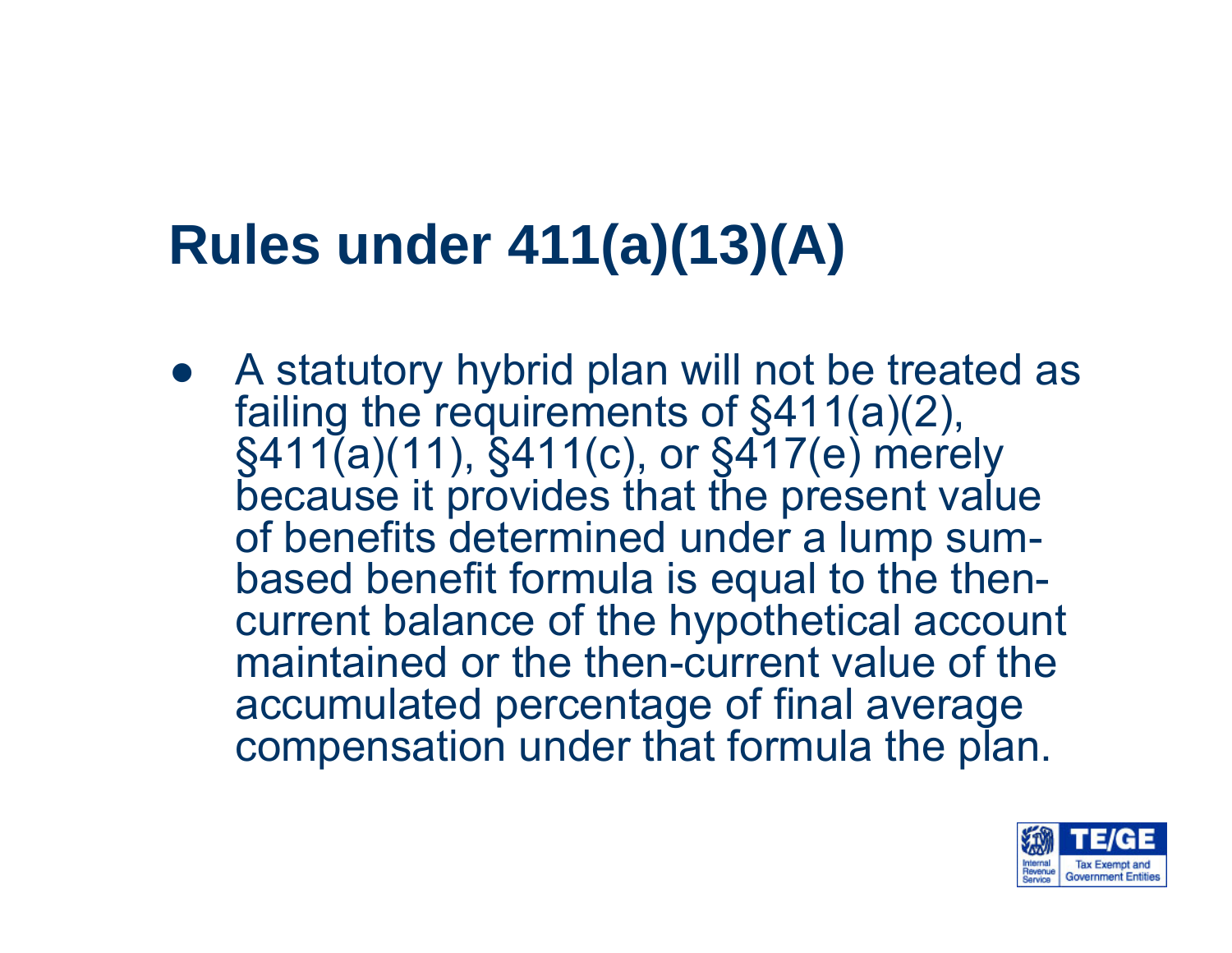# **Rules under 411(a)(13)(A) – Cont.**

 $\bullet$  However, it is important to note that Code §411(a)(13) does not alter the definition of the accrued benefit under Code §411(a)(7)(A) or the definition of the normal retirement benefit under Code §411(a)(9).

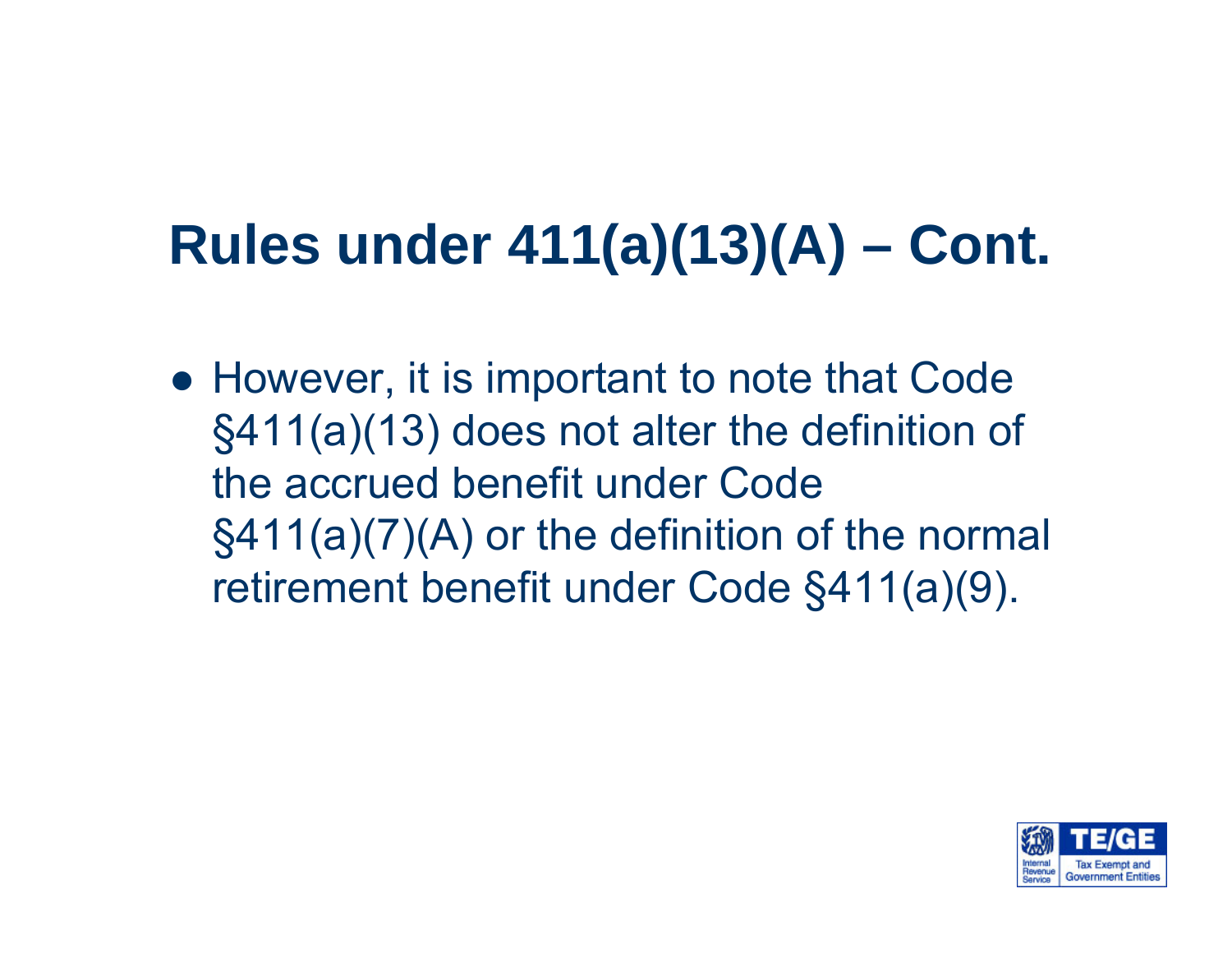## **Present Value Rules of 417(e)**

 $\bullet$  A statutory hybrid plan that provides benefits under a benefit formula that is a statutory hybrid benefit formula other than a lump sum-based benefit formula must comply with the present value rules of section 417(e) with respect to an optional form of benefit that is subject to the requirements of section 417(e).

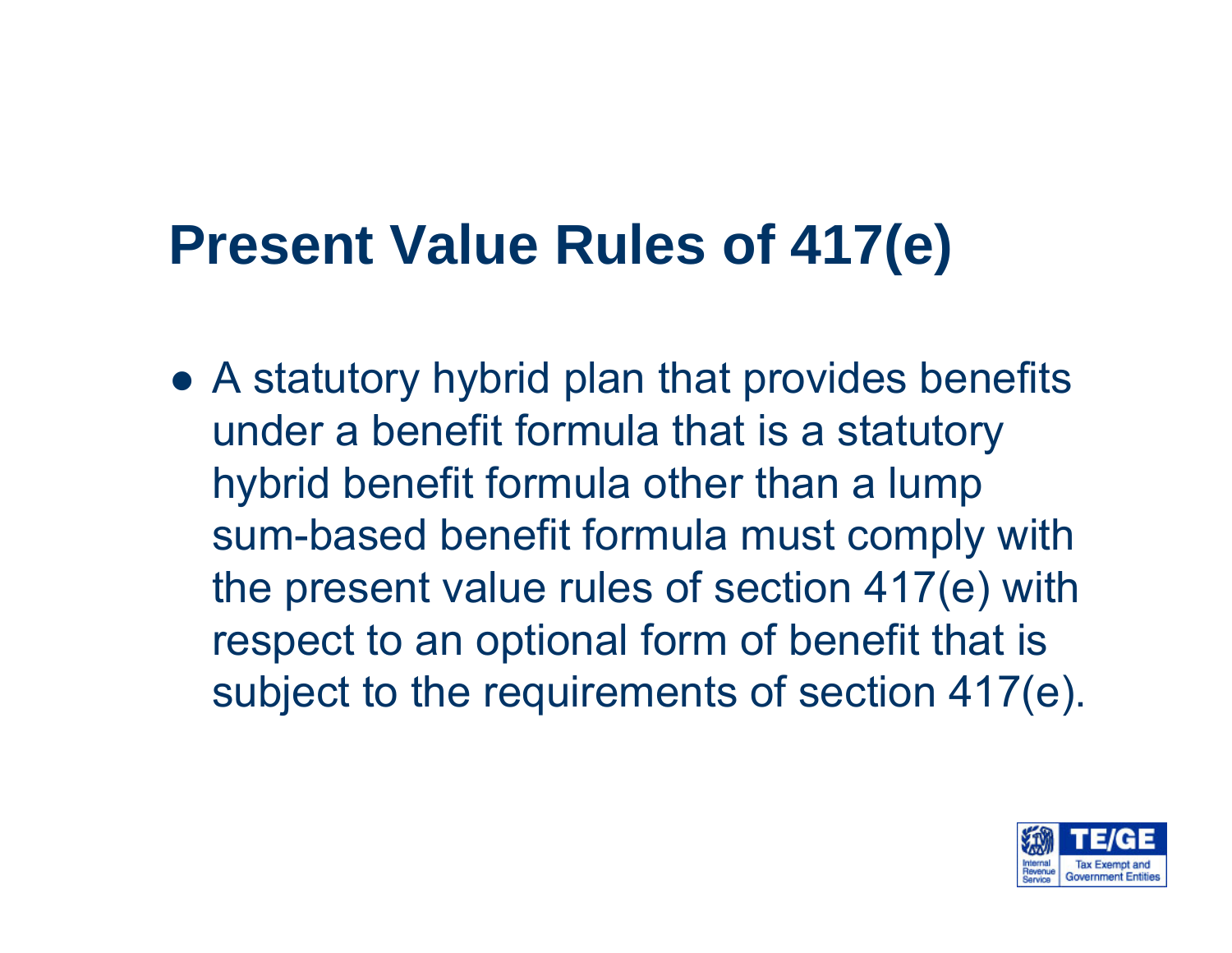# **Vesting**

 $\bullet$  A plan fails to satisfy the requirements of Code §411(a)(2) if any part of a participant's DB accrued benefit is determined under a statutory hybrid benefit formula unless the plan provides that:

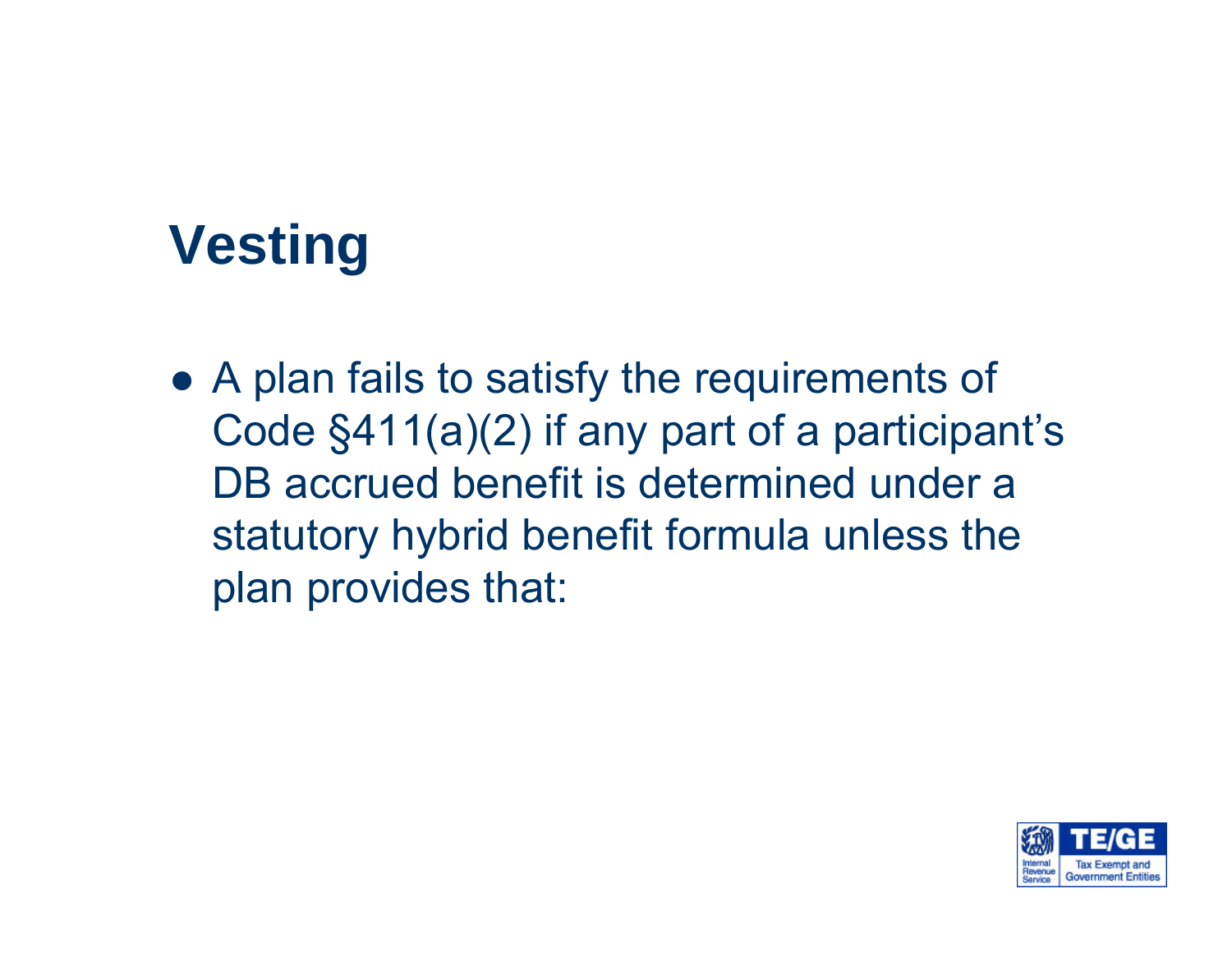## **Vesting – Cont.**

 $\bullet$  A participant with 3 or more years of service has a non-forfeitable right to 100% of the participant's accrued benefit derived from employer contributions. This requirement applies to the participant's entire benefit derived from employer contributions under a statutory hybrid plan (not just the portion of the participant's benefit that is determined under a statutory hybrid benefit formula); and

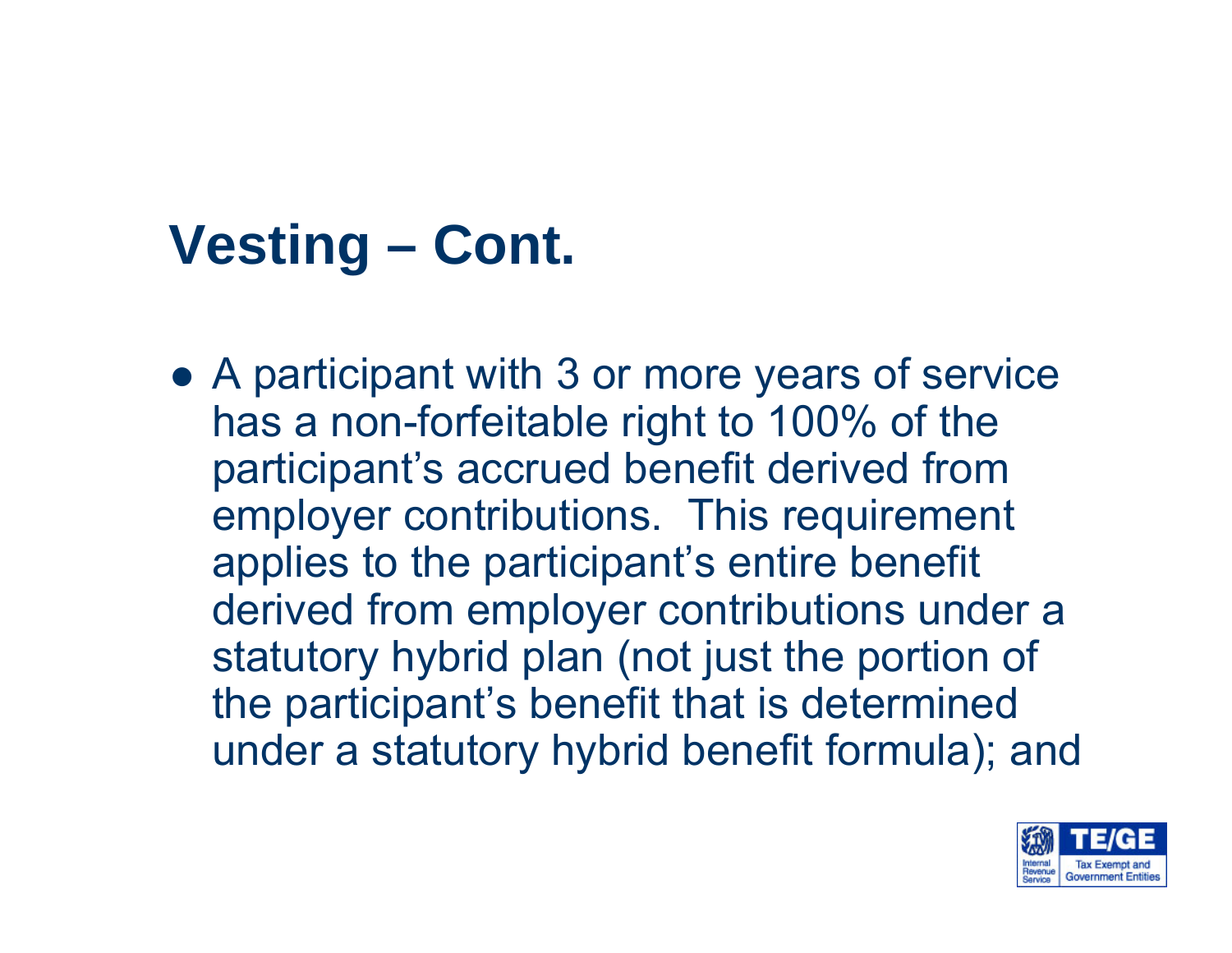## **Vesting – Cont.**

 $\bullet\,$  This requirement applies to the participant's entire accrued benefit under the plan if a participant is entitled to the greater of two (or more) benefit amounts, where each amount is determined under a different formula, and at least one of which is a benefit calculated under a statutory hybrid benefit formula (even if that participant's benefit under the statutory hybrid benefit formula is ultimately smaller than under the other formula.)

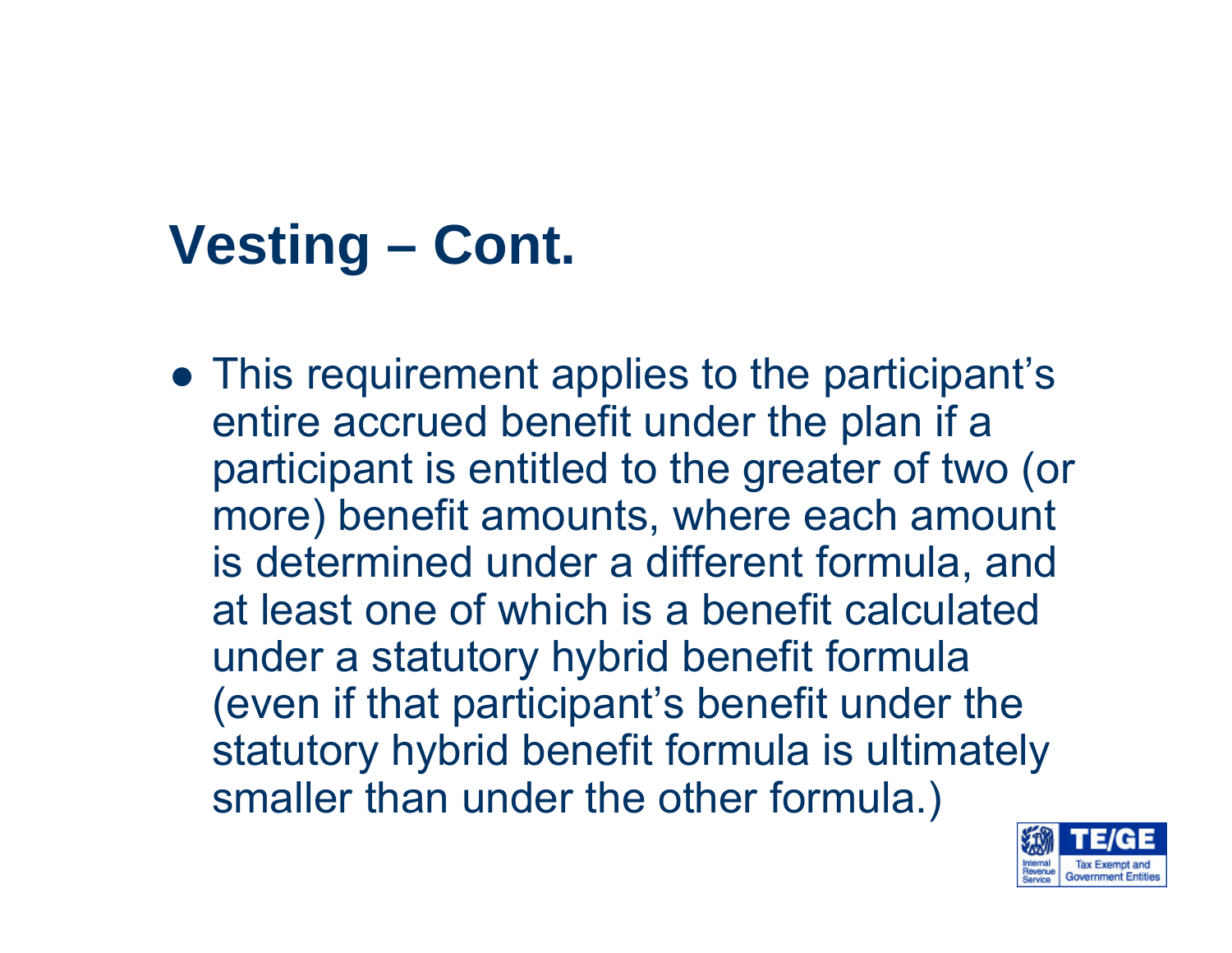# **Age Discrimination Safe Harbor**

 $\bullet$  A plan that provides benefits under certain types of benefit formulas may satisfy the requirements of section  $411(b)(1)(H)(i)$  if, as determined as of any date, a participant's accumulated benefit expressed under one of those formulas would not be less than any similarly situated, younger participant's accumulated benefit expressed under the same formula.

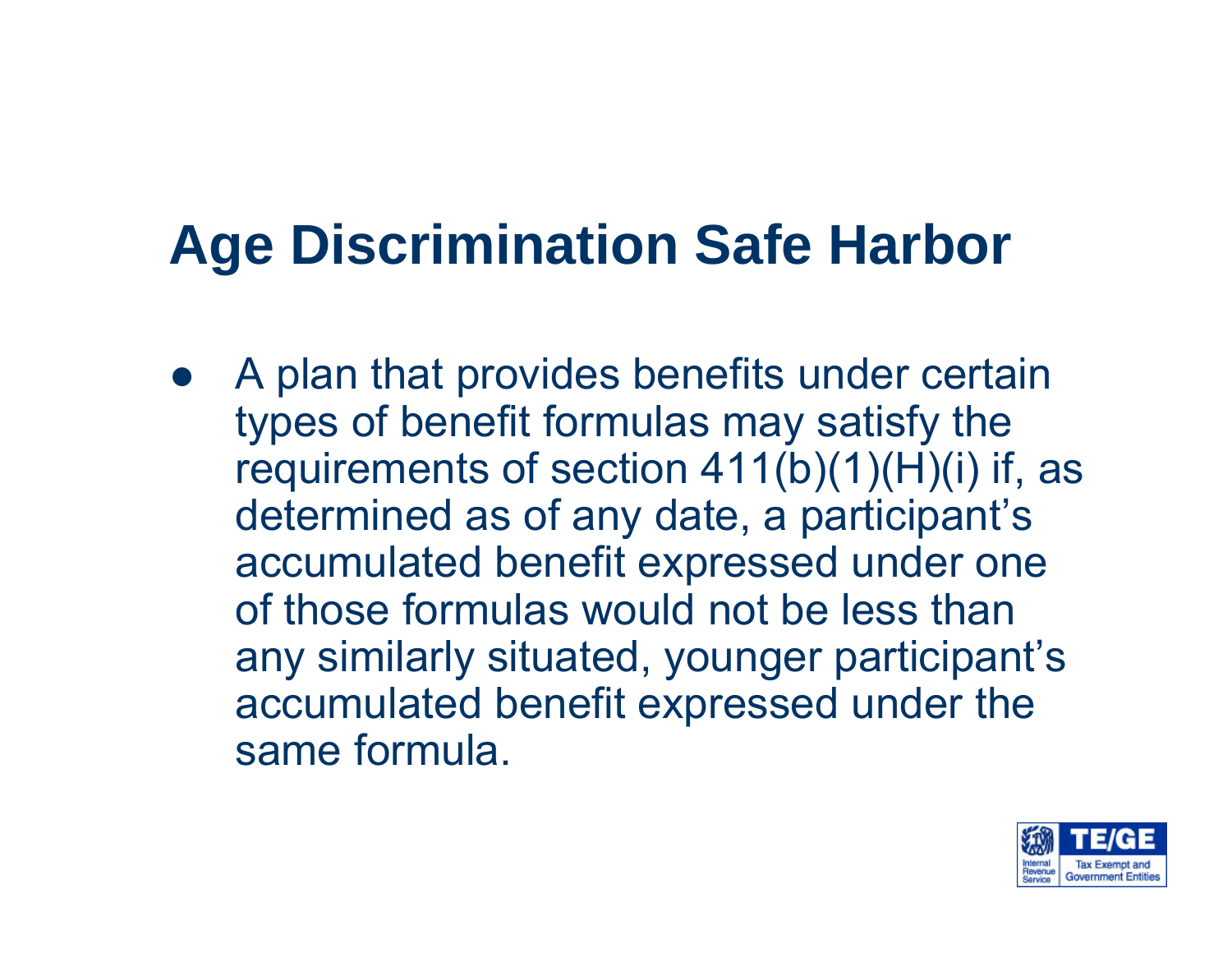## **Conversion Protection**

- A participant whose benefits are affected by a conversion amendment that was both adopted and effective on or after June 29, 2005, must generally be given a benefit after the conversion that is at least equal to the sum of the:
	- benefits accrued before conversion, and
	- benefits accrued after the conversion, with no permitted interaction between these two portions.

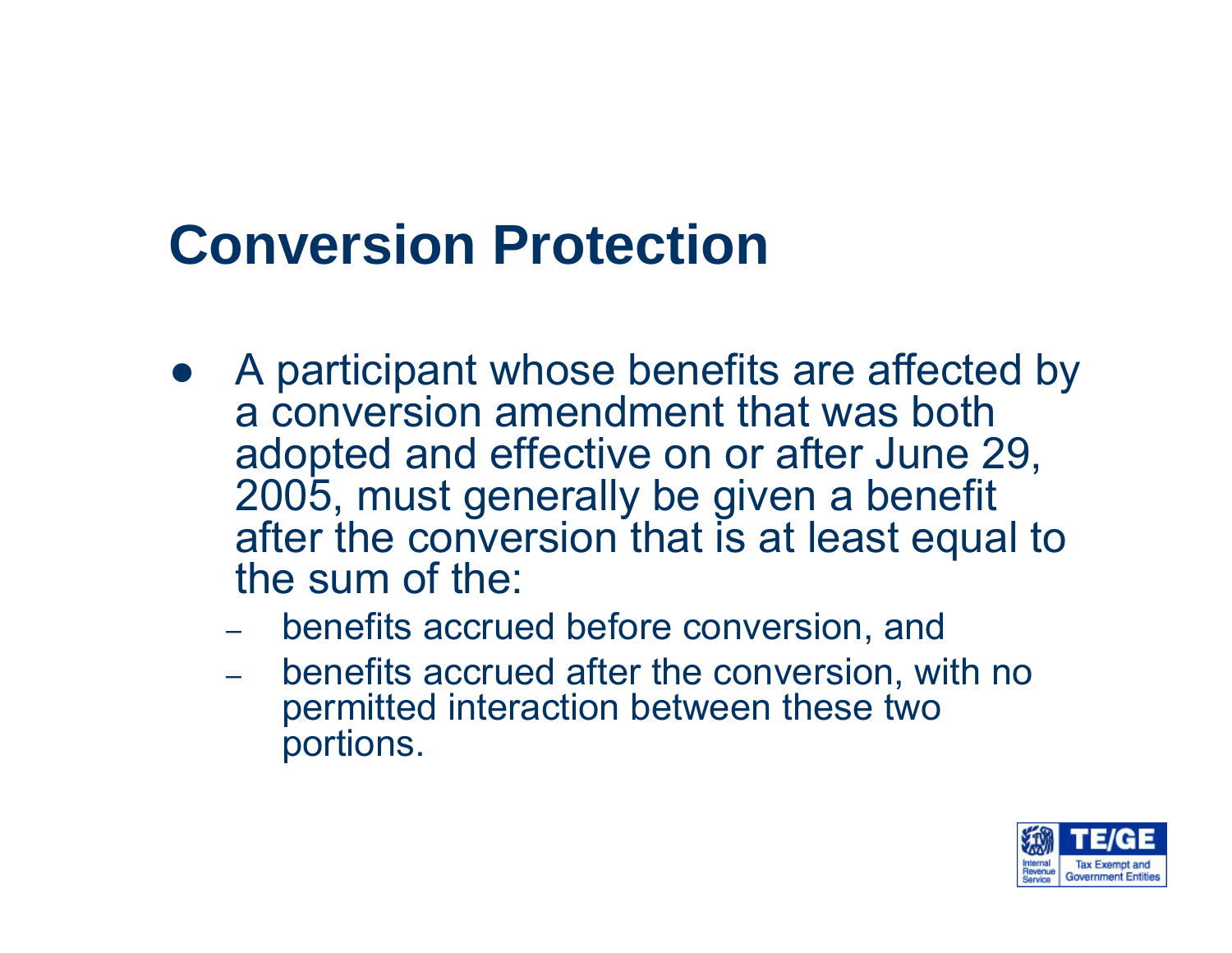## **Conversion Amendment**

 $\bullet$  Whether or not an amendment (or multiple amendments) constitutes a conversion amendment is determined on a participantby-participant basis

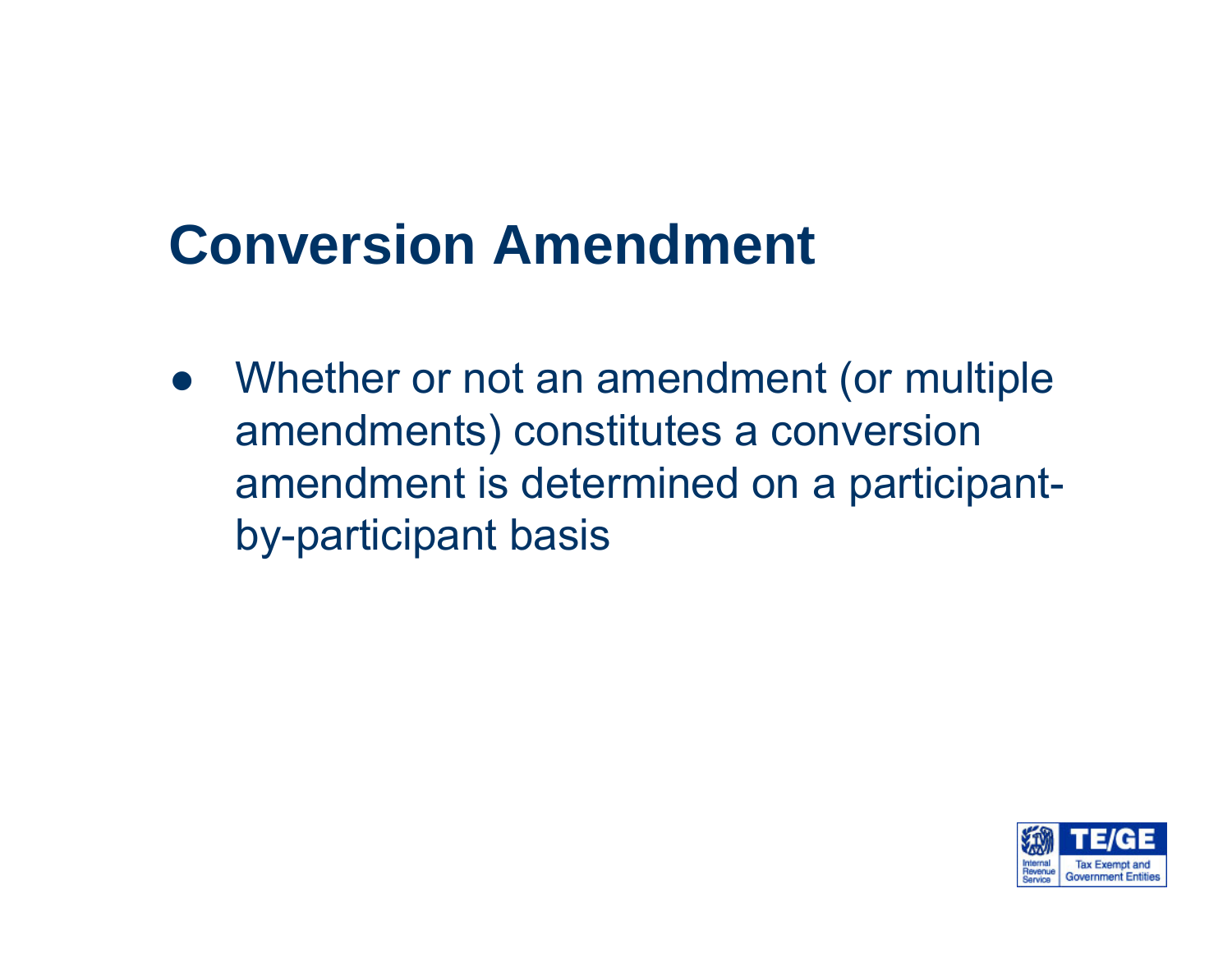### **Conversion Amendment – Cont.**

 $\bullet$  Reduces or eliminates the benefits that, except for the amendment, the participant would have accrued after the effective date of the amendment under a benefit formula that is not a statutory hybrid benefit formula and under which the participant was accruing benefits prior to the amendment; **and** 

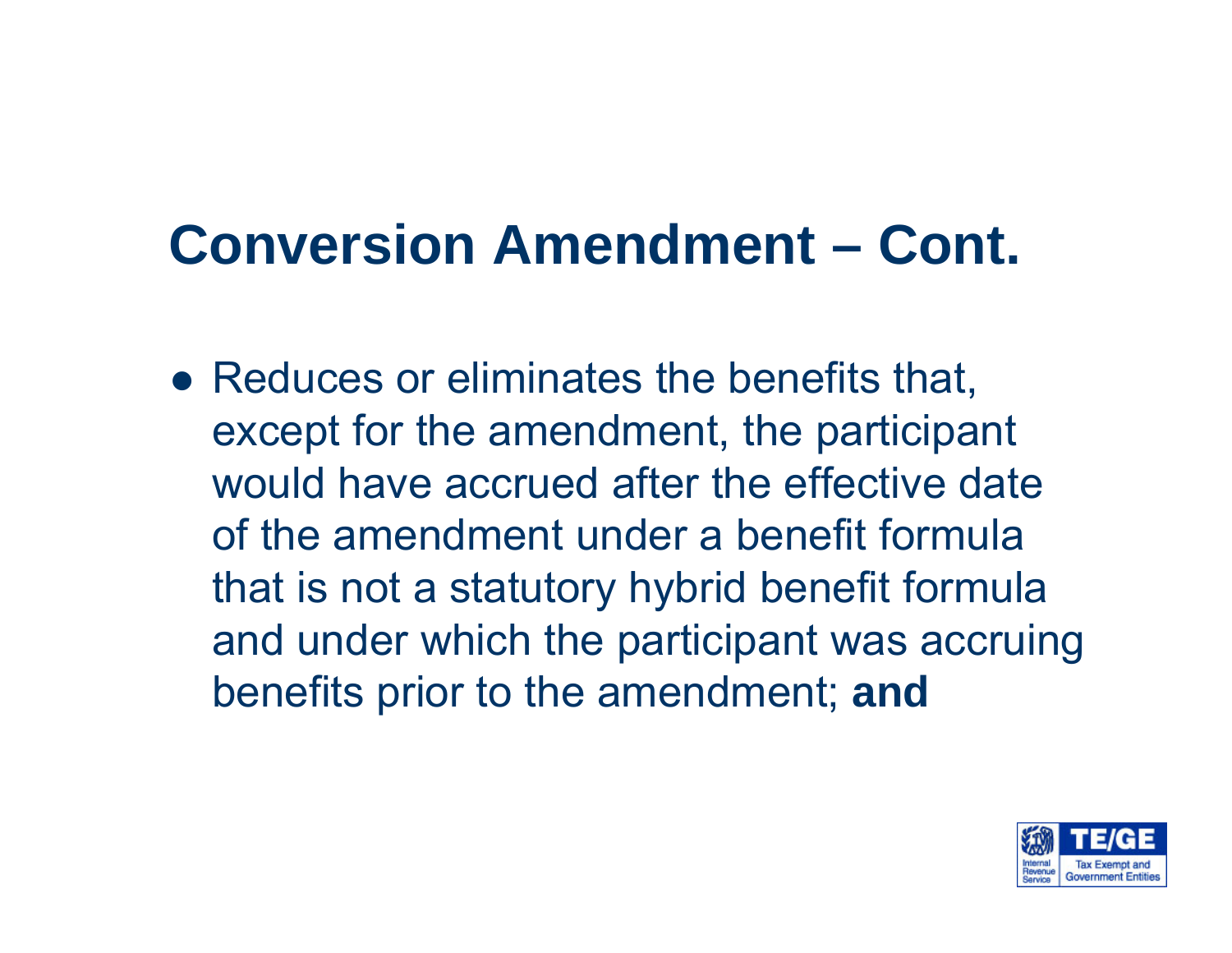#### **Conversion Amendment – Cont.**

 $\bullet$  After the effective date of the amendment, all or a portion of the participant's benefit accruals under the plan are determined under a statutory hybrid benefit formula.

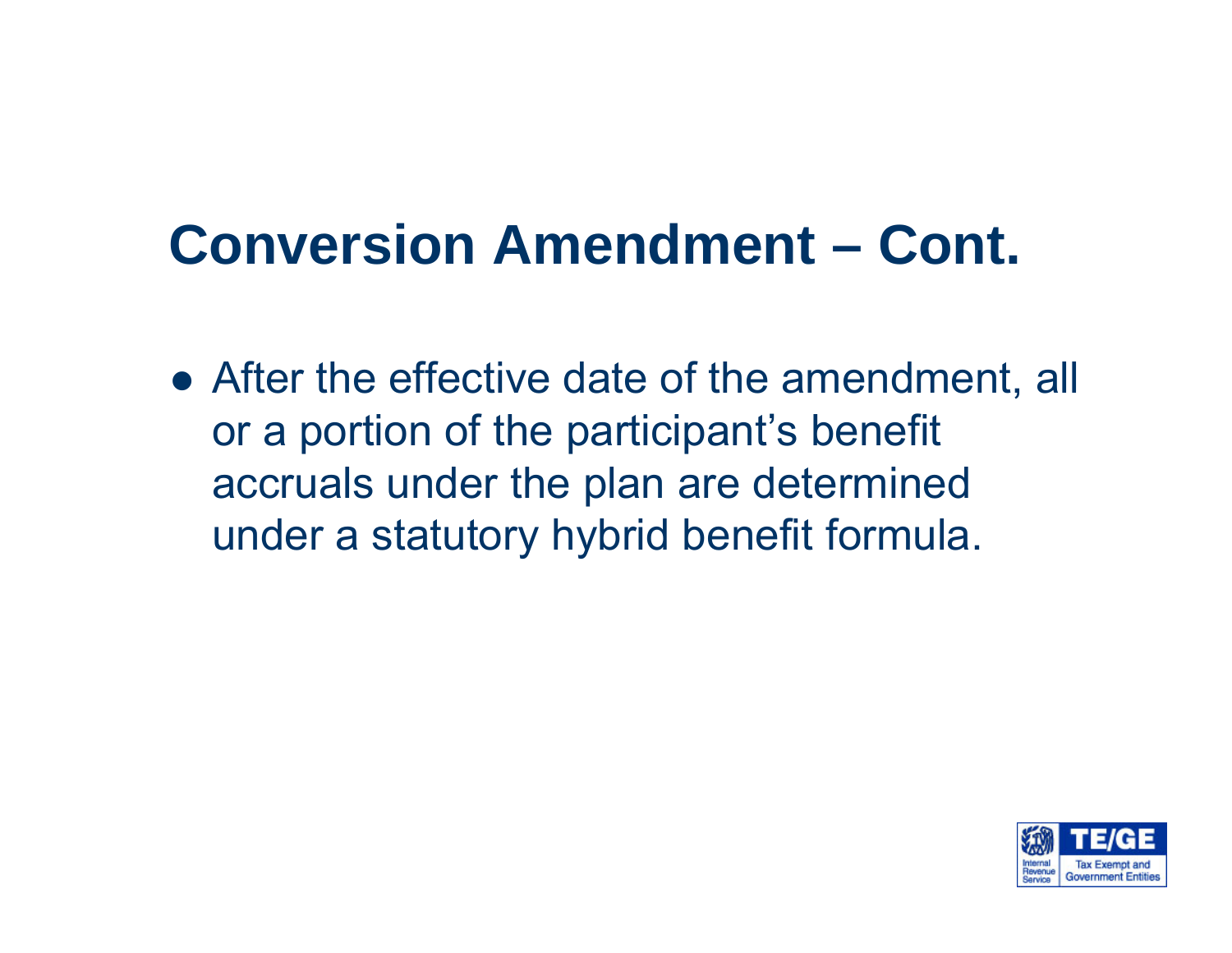#### **Interest Credit**

**• Generally any increase or decrease for a** period to a participant's accumulated benefit, including under a statutory hybrid benefit formula, which under the terms of the plan at the beginning of the period is calculated by applying a rate of interest or rate of return (including a rate of increase or decrease under an index) to any portion of the participant's accumulated benefit as of the beginning of the period, provided that:

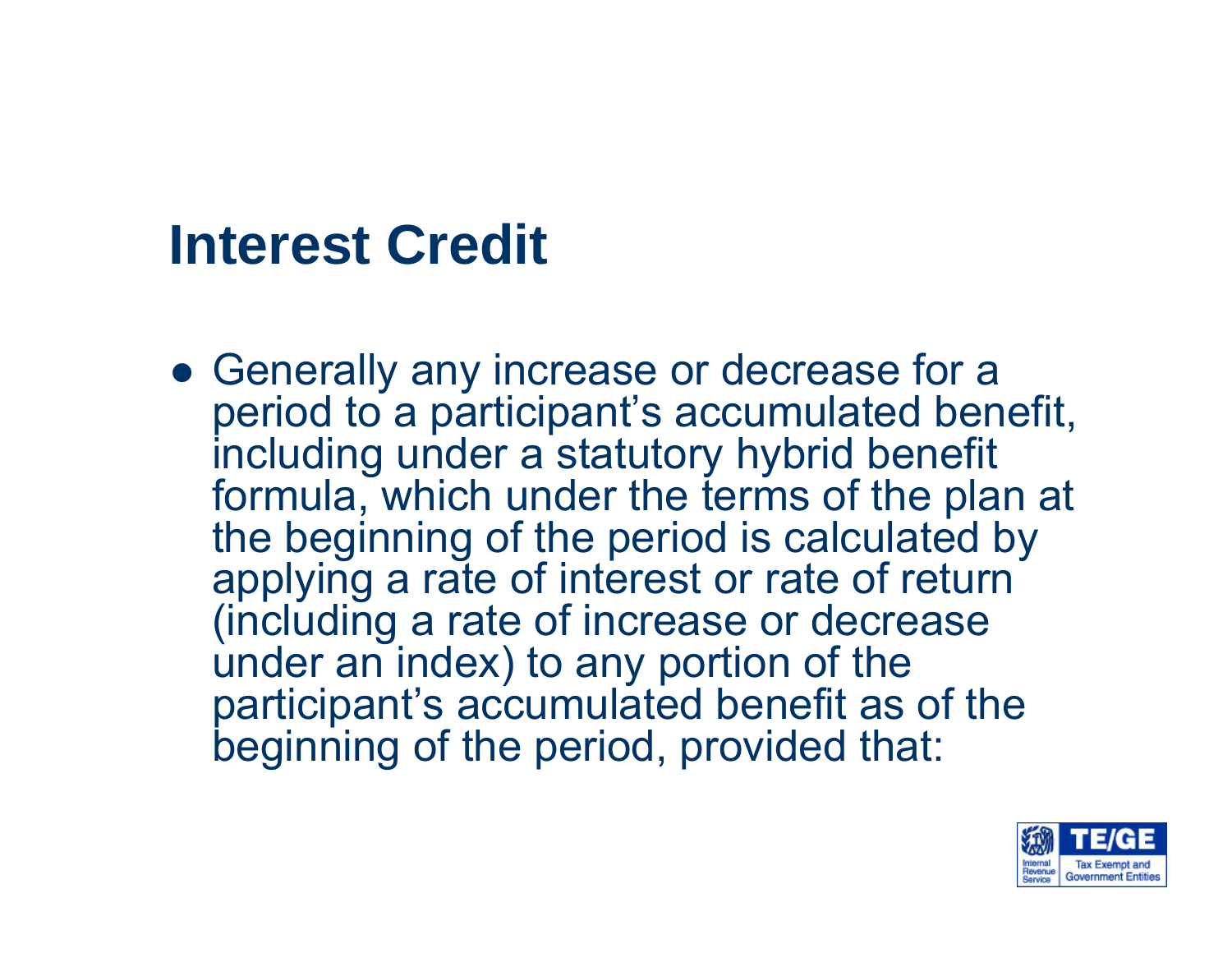#### **Interest Credit – Cont.**

- **Interest Credits are not conditioned on** current service; and
- **Interest Credits are not made because of** imputed service.

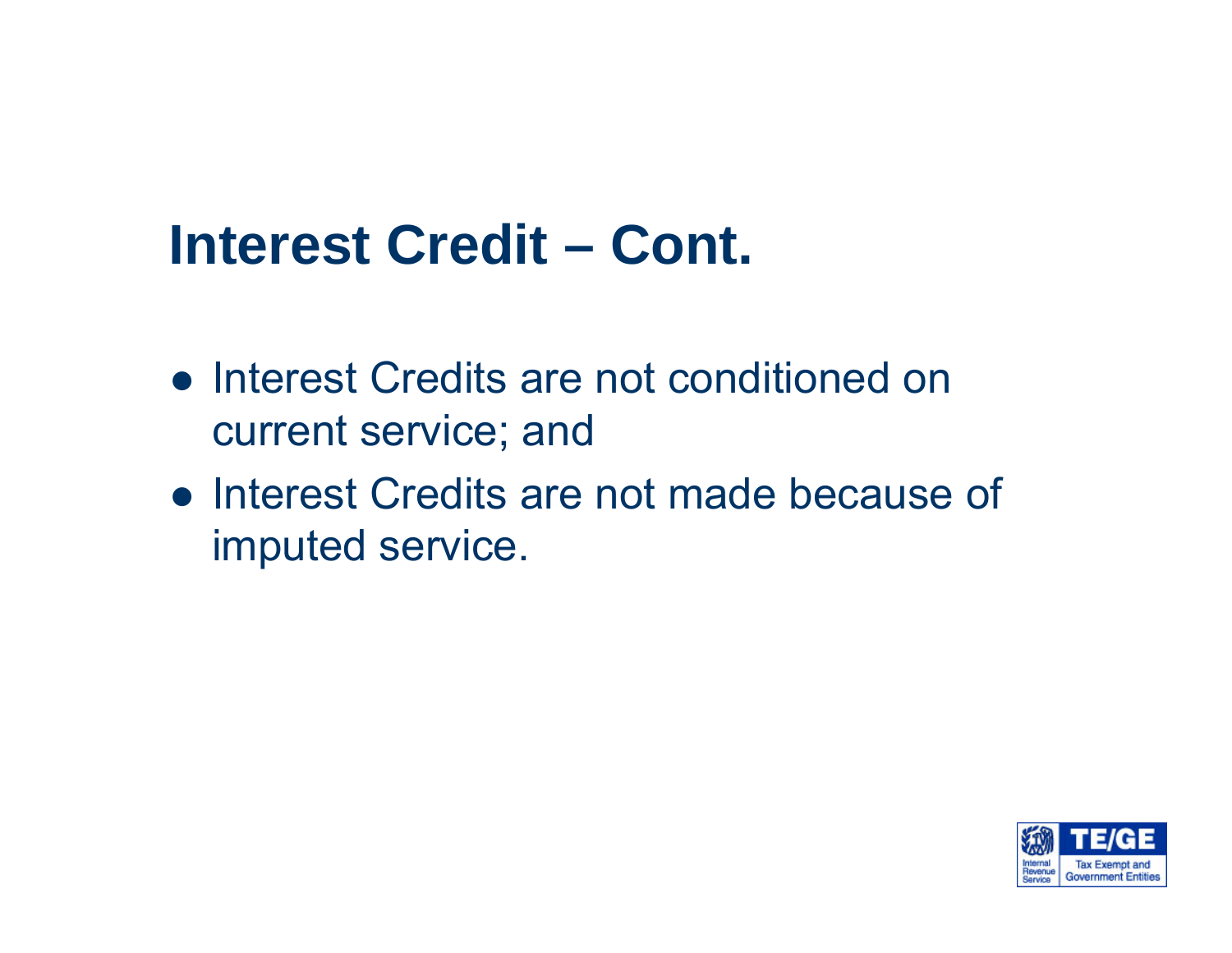#### **Safe-harbor Interest Credit**

 $\bullet$  The list of safe-harbor rates has been expanded to include the first and second segment rates as well as the third segment rate.

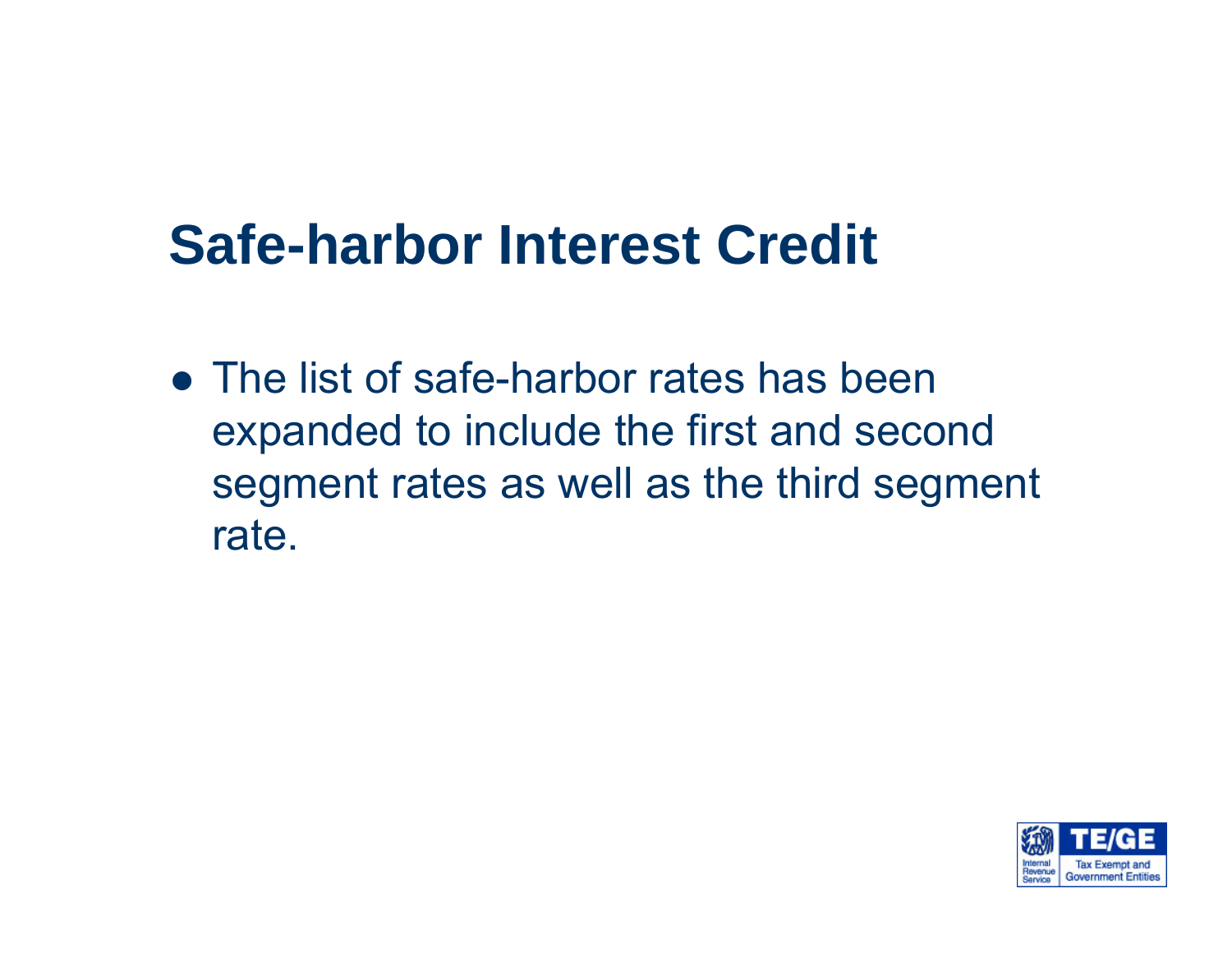- An interest crediting rate is not in excess of a market rate of return if:
	- – it is always less than a particular interest crediting rate that meets the market rate of return limitation; or
	- it always equals the lesser of two or more rates when at least one of the rates meets the market rate of return limitation.

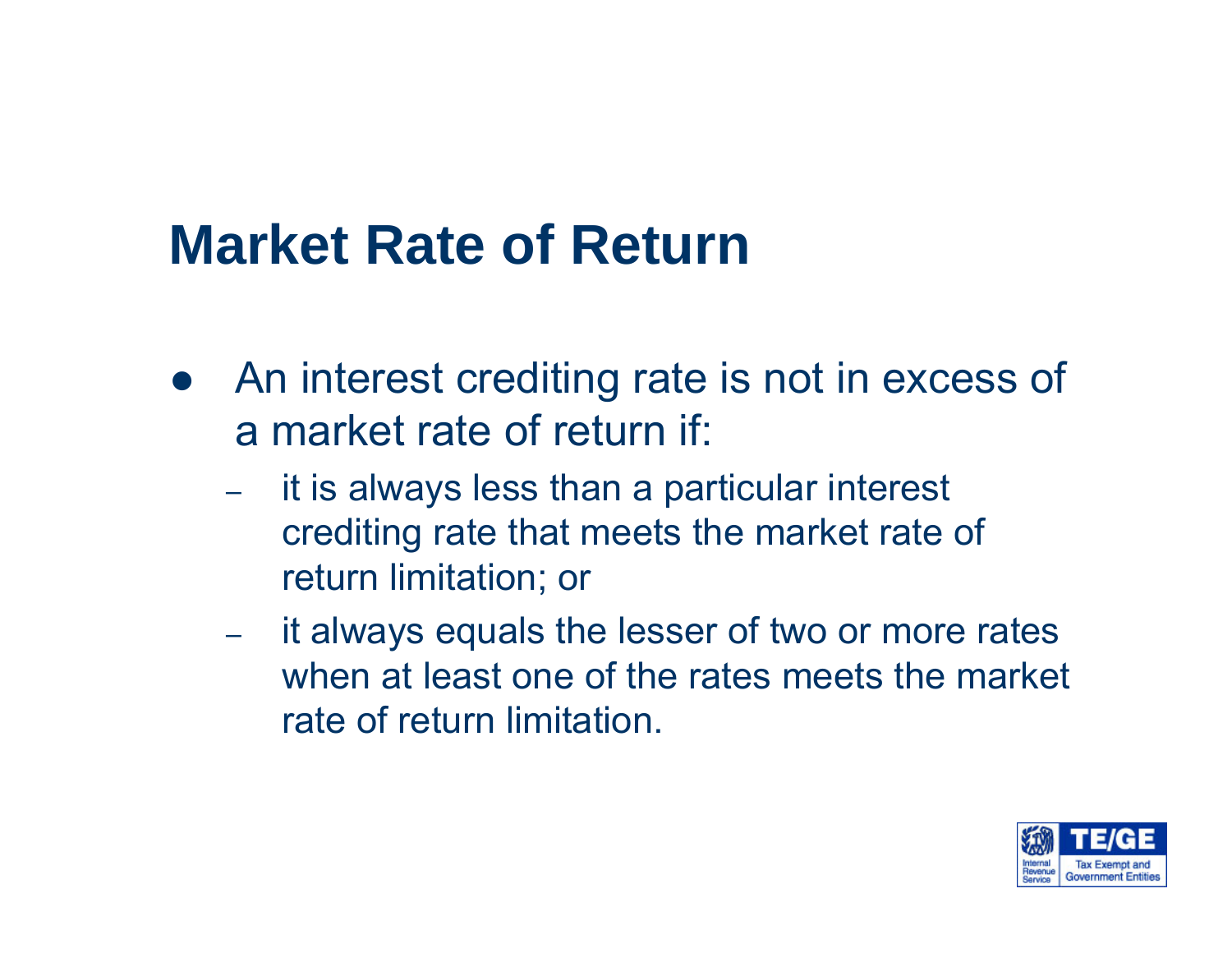#### **Indexed Benefits**

 $\bullet\,$  For Code §411(b)(5)(E) indexed benefits, an interest crediting rate equal to the actual rate of return on the plan's aggregate assets, both positive and negative, is not in excess of a market rate of return if the plan's assets are diversified to minimize the volatility of returns.

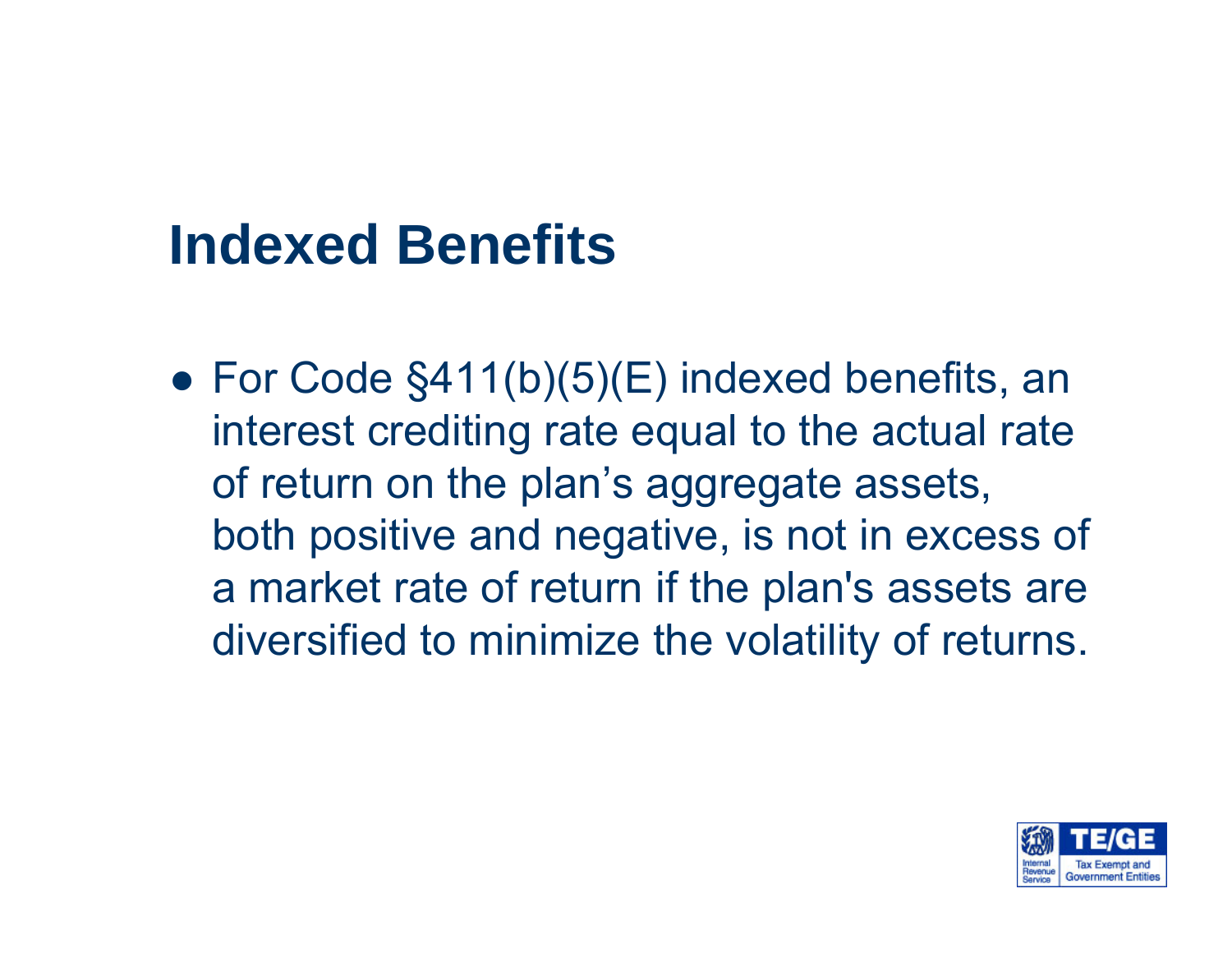## **Interest Credits and 411(d)(6)**

 $\bullet$  The right to future interest credits (which are not conditioned on future service) *is* <sup>a</sup> protected benefit under section 411(d)(6).

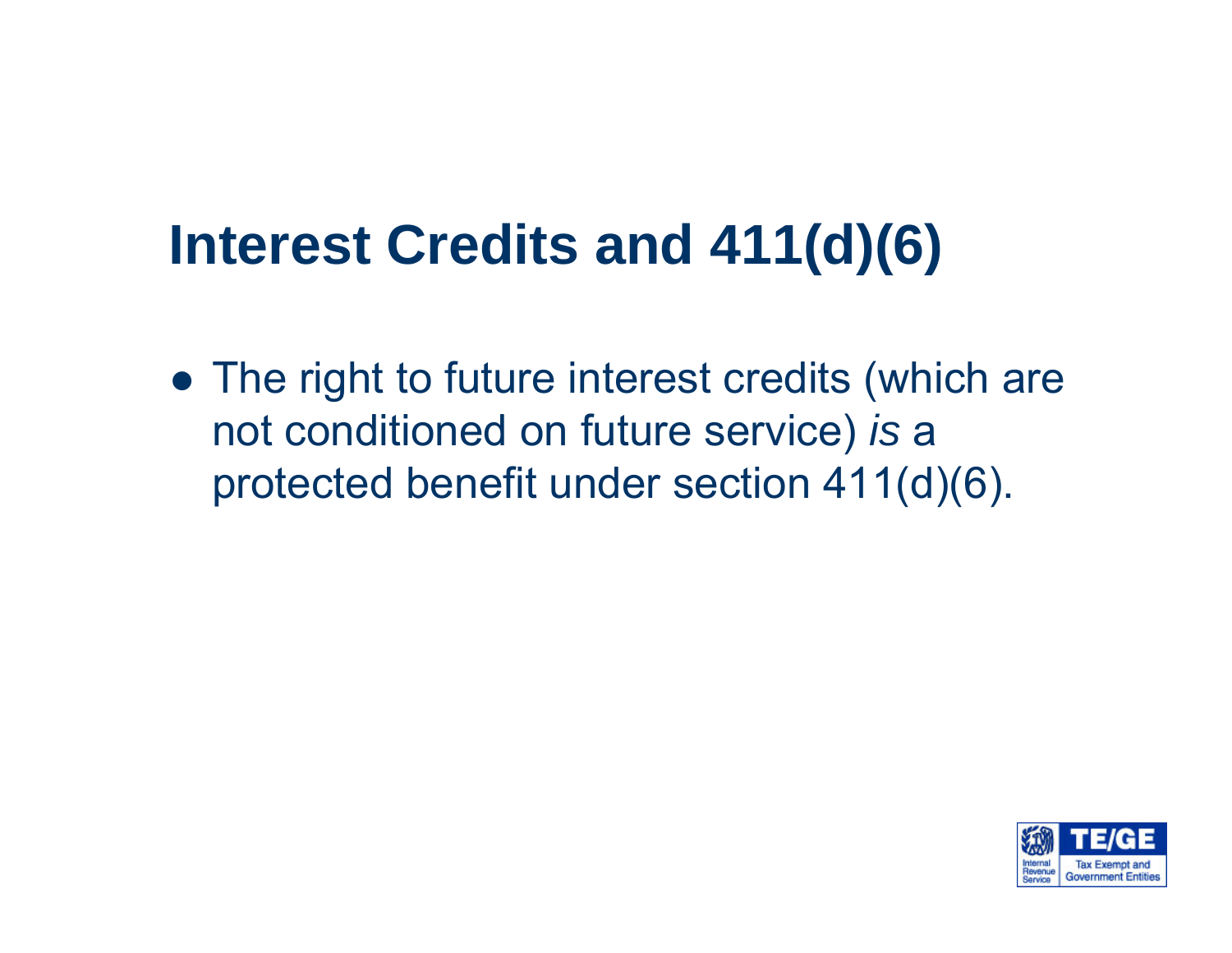## **Proposed Regulations**

 $\bullet$  The 2010 proposed regulations provide additional guidance for hybrid DB plans that compute accrued benefits by reference to a hypothetical account balance or equivalent amounts (under Code §411(a)(13)) and discuss a hybrid DB plan's accrued benefit requirements (under Code §§411(b)(1) and  $(b)(5)$ ).

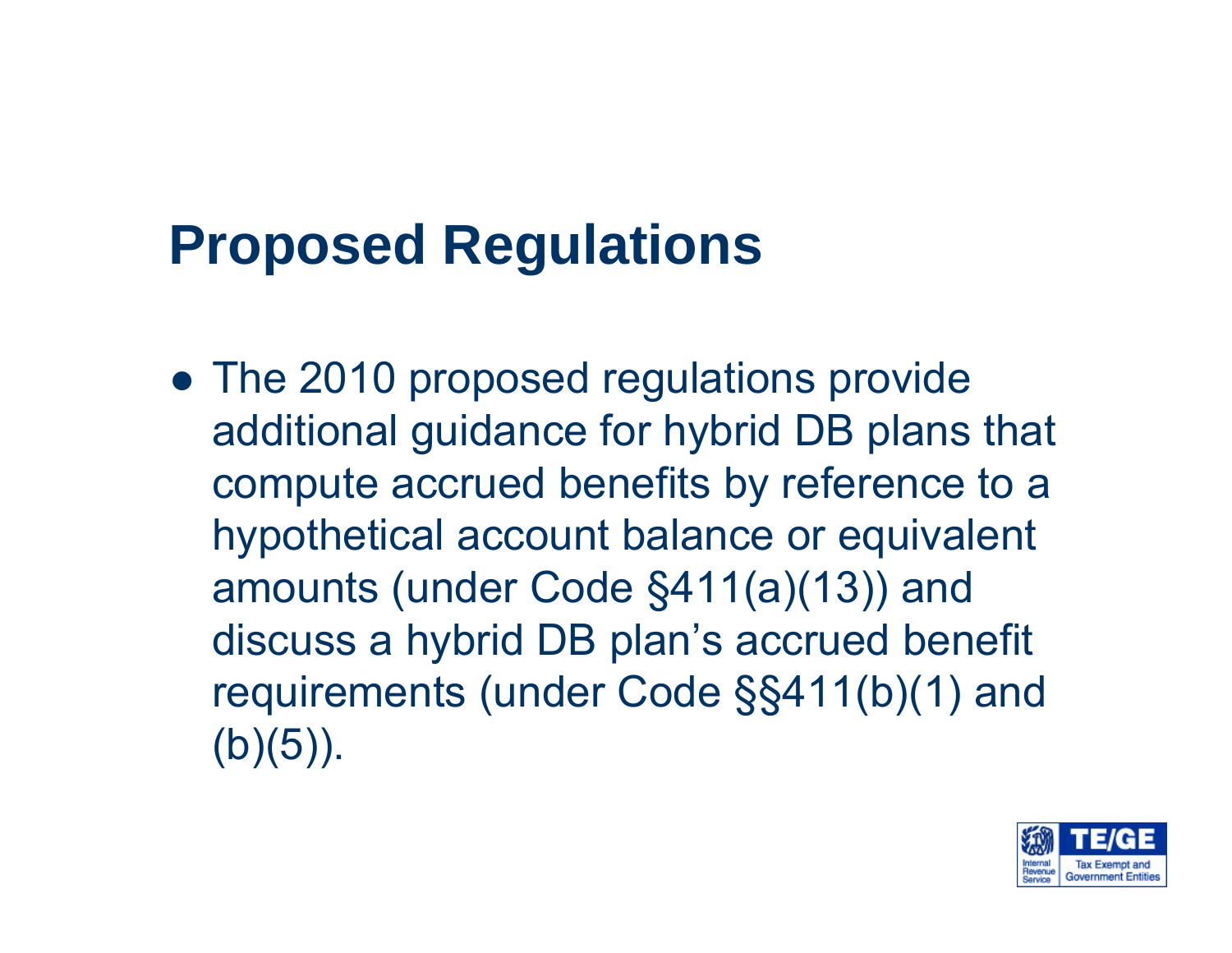# **Relief under section 411(a)(13)(A)**

- $\bullet$  Does not apply to benefits determined under a lump sum-based benefit formula unless certain requirements are satisfied. However, if these conditions are met, the relief:
	- extends to all optional forms of benefit, not just single-sum distributions; and
	- applies on a proportionate basis in the event of a partial distribution of a participant's benefit.

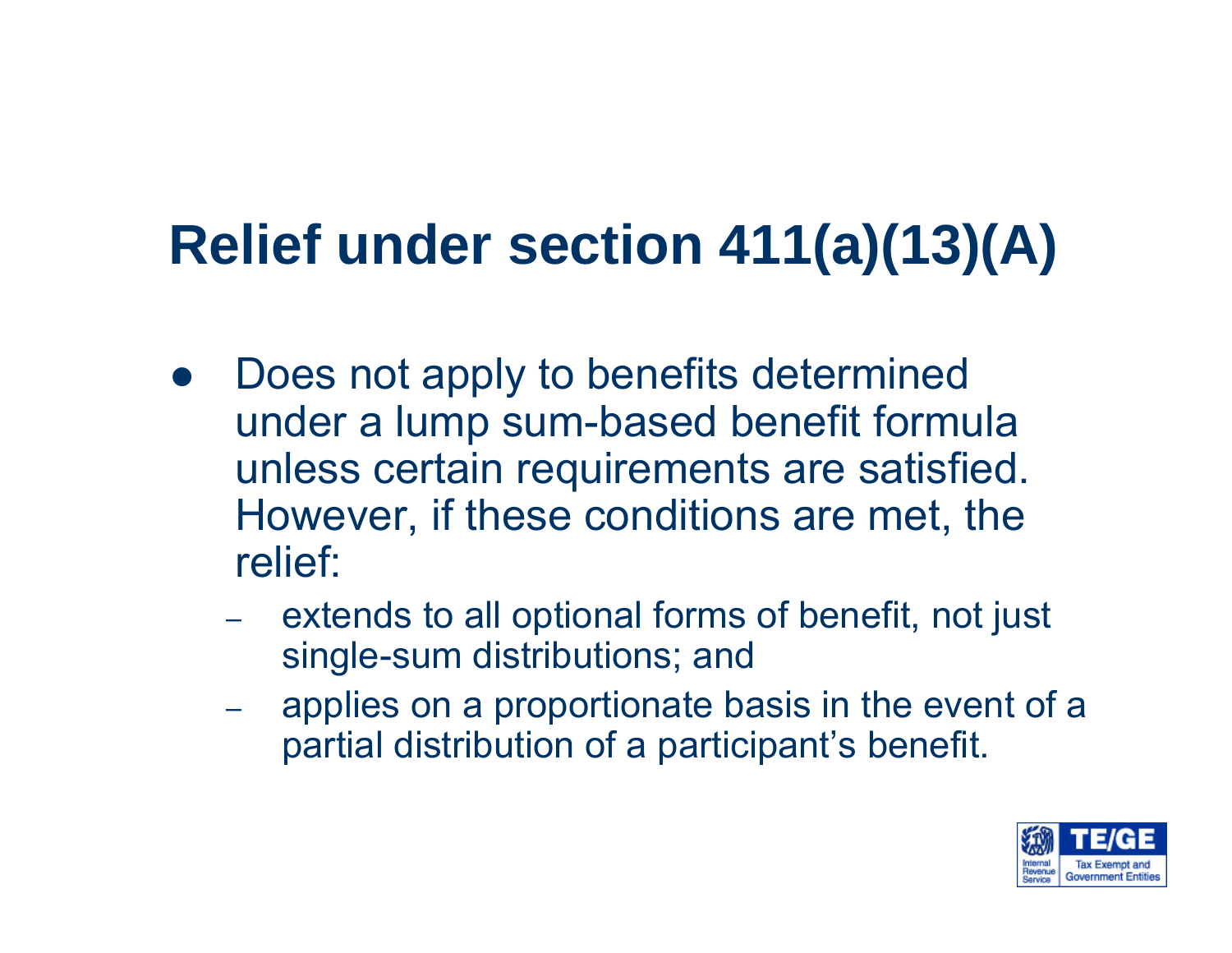## **133 1/3% Accrual Rule**

 $\bullet$  A plan that determines any portion of the participant's accrued benefit based on a statutory hybrid benefit formula using a variable interest crediting rate that was less than zero for the prior plan year would not fail the requirements of the 133⅓% rule for the current plan year merely because it is assumed that the variable rate is zero for the current plan year and all future plan years.

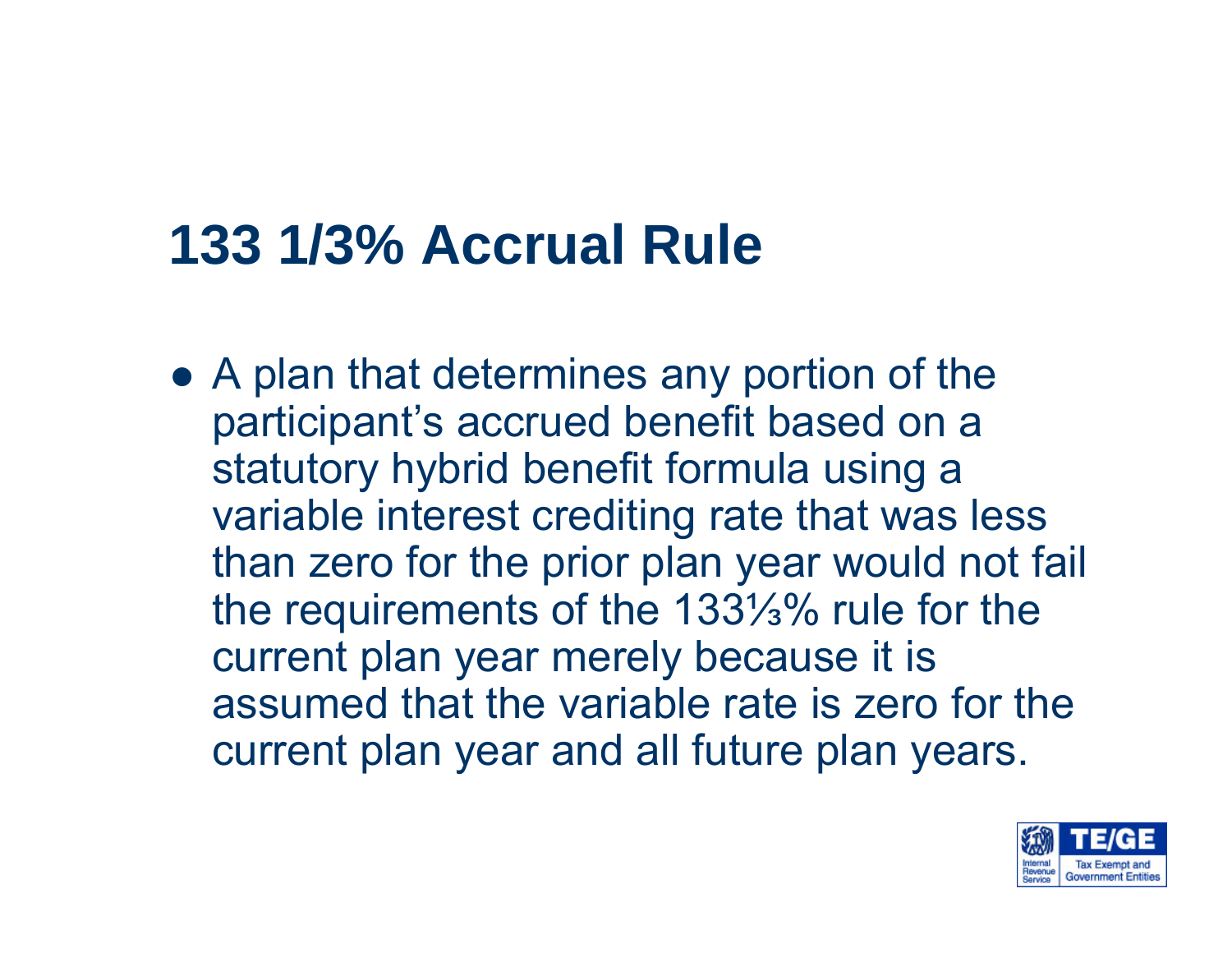## **Set and Forget**

 $\bullet\,$  Certain plans may satisfy the conversion protection requirements of sections 411(b)(5)(B)(ii), 411(b)(5)(B)(iii), and 411(b)(5)(B)(iv) by establishing an opening hypothetical account balance without a subsequent comparison of benefits at the annuity starting date.

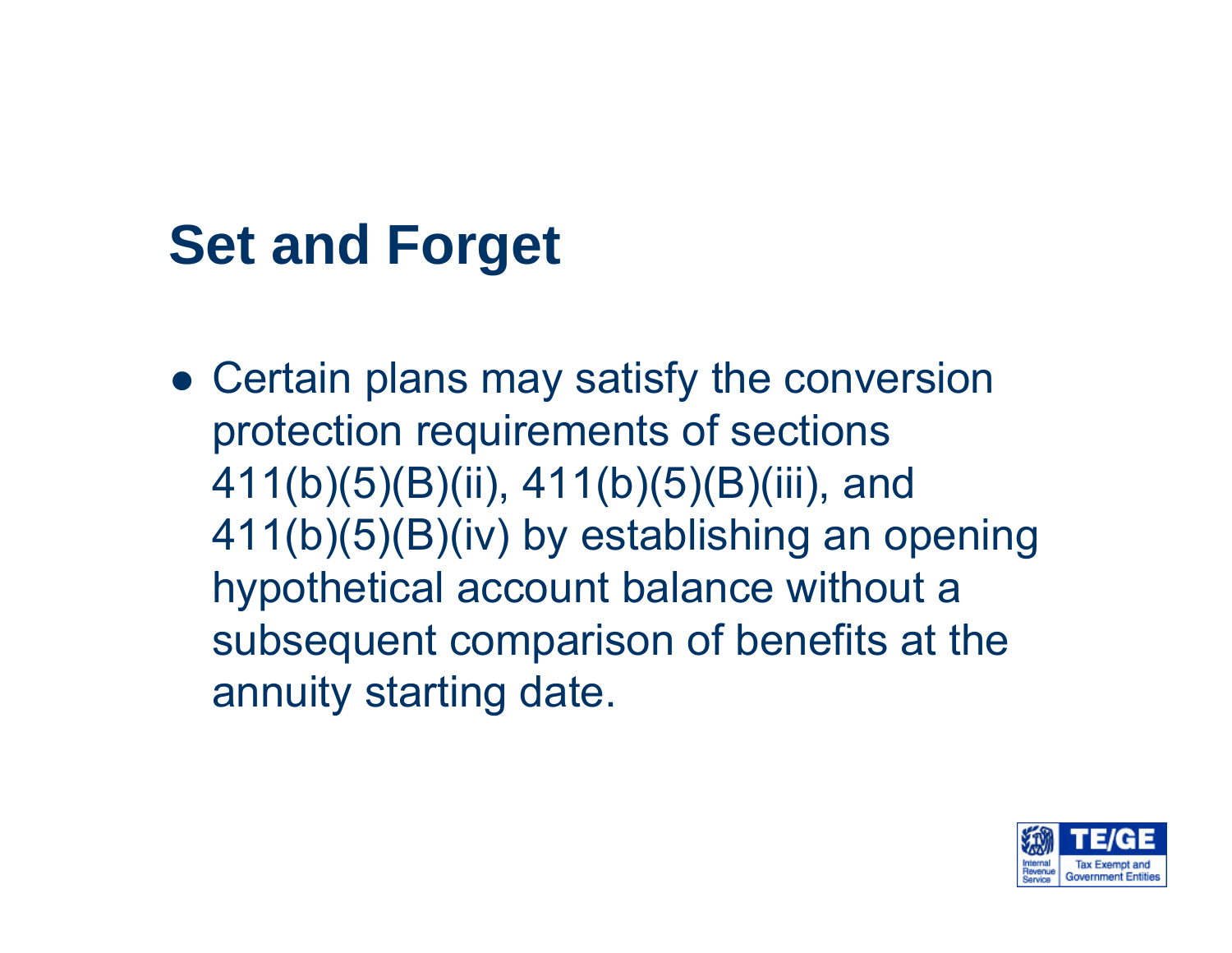## **Preservation of Capital**

 $\bullet$  Only applies at an annuity starting date on which a distribution of the participant's entire benefit as of that date under the plan's statutory hybrid benefit formula commences.

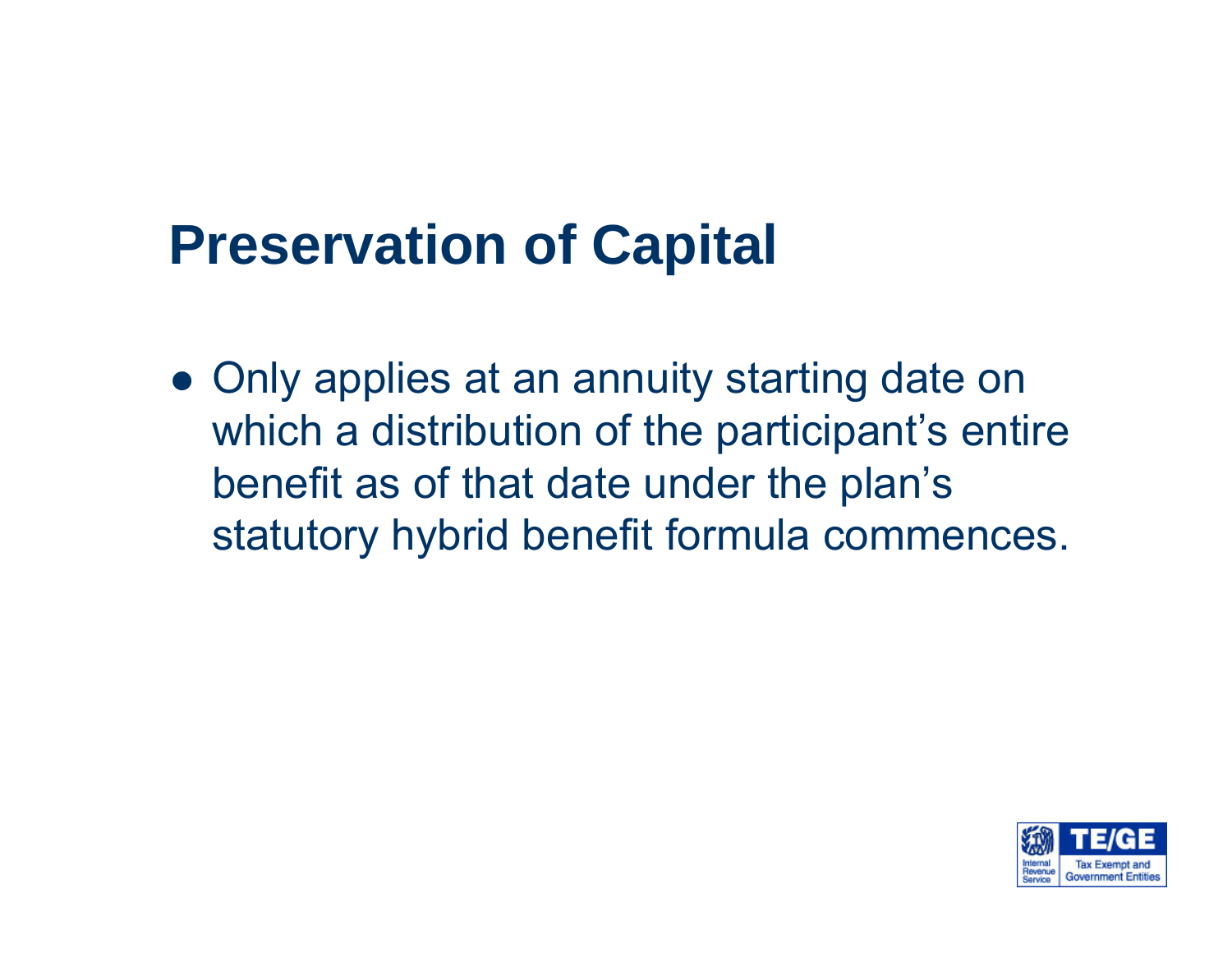#### **Plan Asset Return as Market Rate**

 $\bullet$  This is generally allowed if the plan assets are diversified in order minimize the volatility of returns.

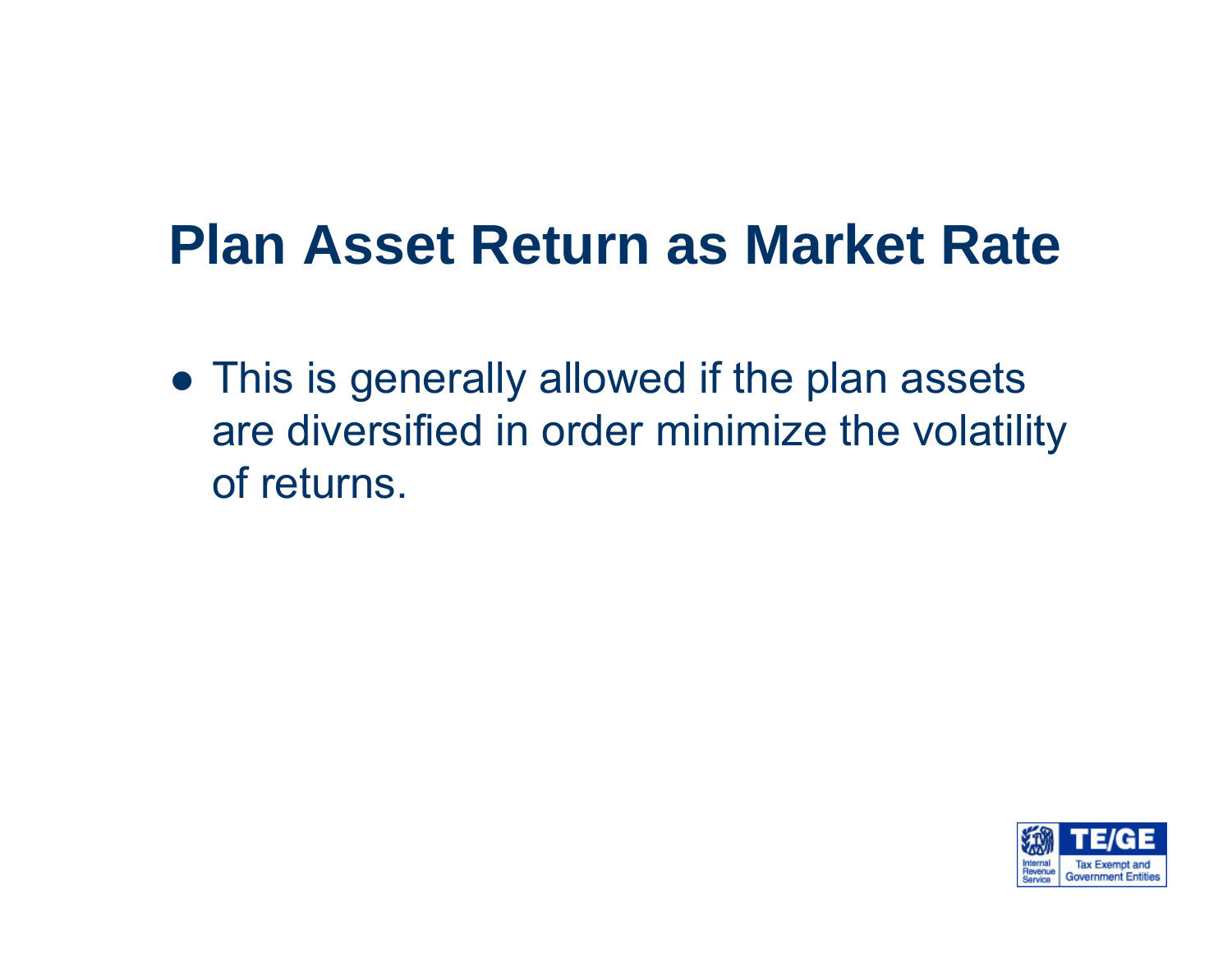- The proposed regulations broaden the list of safe-harbor interest crediting rates.
- An interest crediting rate is not in excess of a market rate of return if it is equal to the rate of return for certain registered investment companies;
- A 3% floor that applies cumulatively may be combined with any permissible rate;

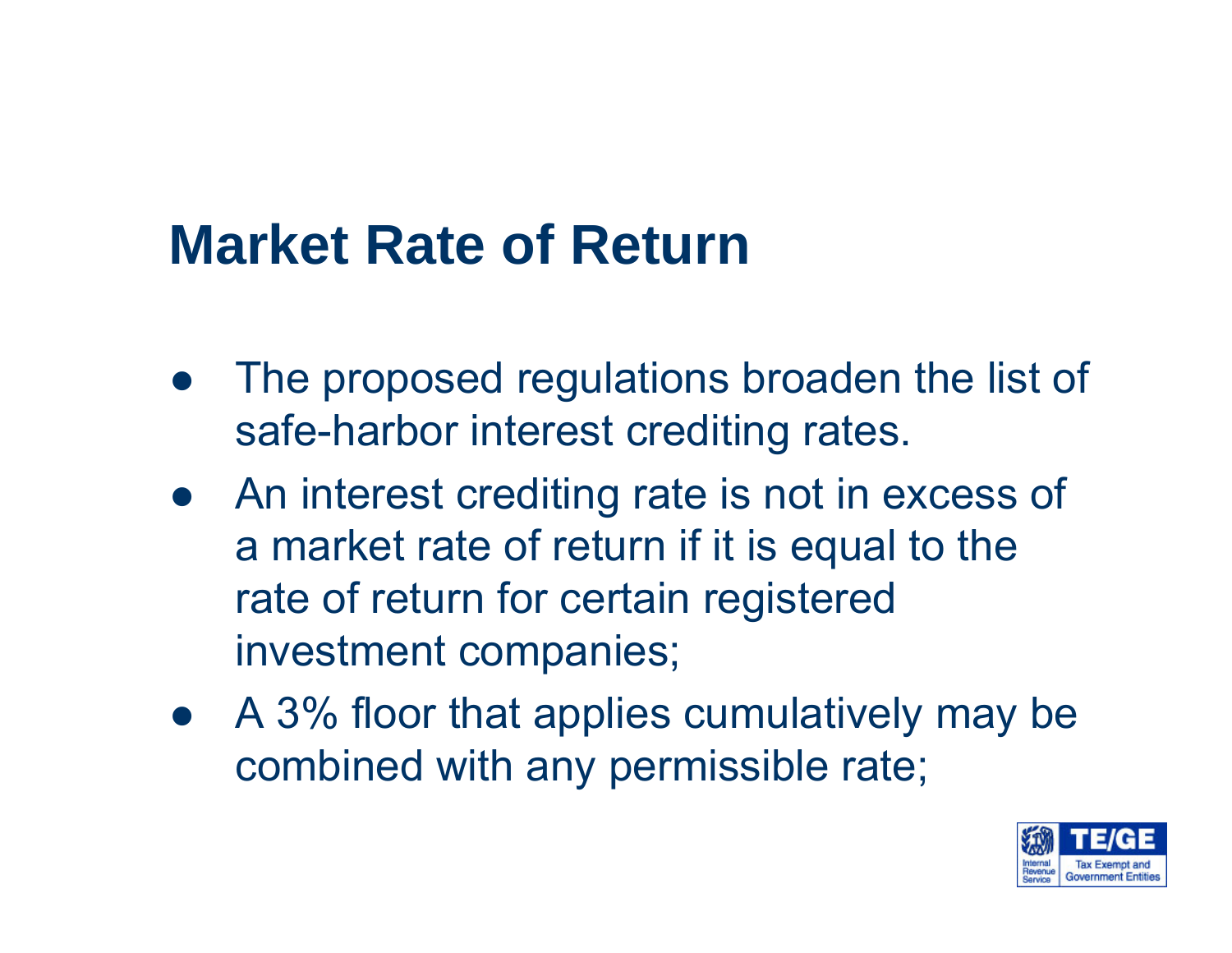- $\bullet$  A plan may use an annual floor of 4% with a permissible bond rate
- $\bullet$  A fixed annual interest crediting rate of 5% is a safe harbor rate and is deemed not to be in excess of the rate of interest on long-term investment grade corporate bonds